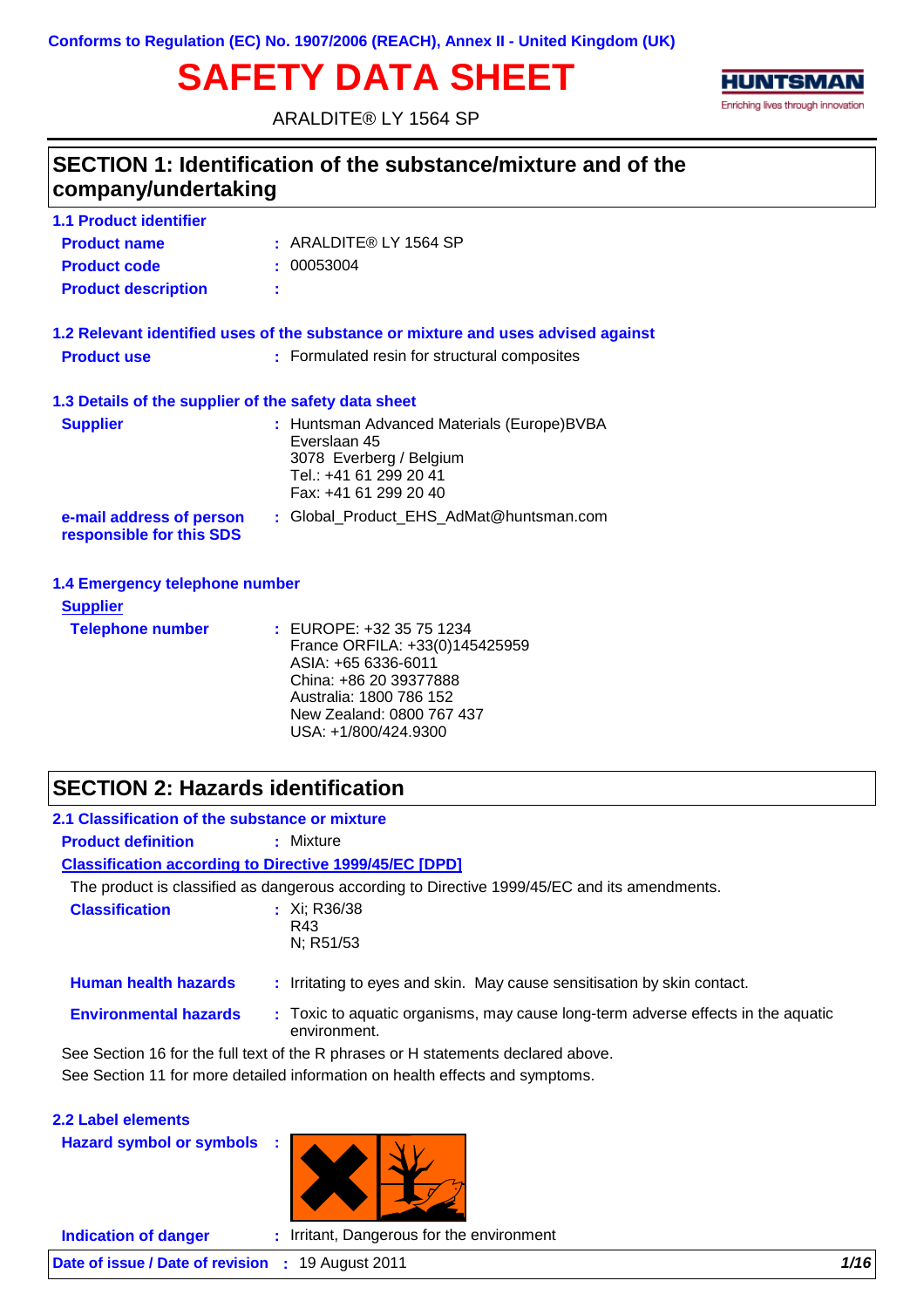|                            | Conforms to Regulation (EC) No. 1907/2006 (REACH), Annex II - United Kingdom (UK) |                 |          |
|----------------------------|-----------------------------------------------------------------------------------|-----------------|----------|
| <b>ARALDITE LY 1564 SP</b> |                                                                                   |                 | 2/16     |
| Date of printing           | : 19 August 2011                                                                  | <b>MSDS no.</b> | 00053004 |
| Date of issue              | $: 19$ August 2011                                                                | <b>Version</b>  |          |
|                            |                                                                                   |                 |          |

## **SECTION 2: Hazards identification**

| <b>Risk phrases</b>                                                  | : R36/38- Irritating to eyes and skin.<br>R43- May cause sensitisation by skin contact.<br>R51/53- Toxic to aquatic organisms, may cause long-term adverse effects in the<br>aquatic environment. |
|----------------------------------------------------------------------|---------------------------------------------------------------------------------------------------------------------------------------------------------------------------------------------------|
| <b>Safety phrases</b>                                                | : S24- Avoid contact with skin.<br>S37- Wear suitable gloves.<br>S61- Avoid release to the environment. Refer to special instructions/safety data<br>sheet.                                       |
| <b>Hazardous ingredients</b>                                         | : reaction product: bisphenol A-(epichlorhydrin); epoxy resin (number average<br>molecular weight $<$ 700)<br>butanedioldiglycidyl ether                                                          |
| <b>Supplemental label</b><br>elements                                | : Contains epoxy constituents. See information supplied by the manufacturer.                                                                                                                      |
| <b>Special packaging requirements</b>                                |                                                                                                                                                                                                   |
| <b>Containers to be fitted</b><br>with child-resistant<br>fastenings | : Not applicable.                                                                                                                                                                                 |

#### **2.3 Other hazards**

| Other hazards which do       | : Not available. |
|------------------------------|------------------|
| not result in classification |                  |

## **SECTION 3: Composition/information on ingredients**

| <b>Substance/mixture</b>                                                                                                | : Mixture                                              |               |                                                                            |                                                                                                                    |             |
|-------------------------------------------------------------------------------------------------------------------------|--------------------------------------------------------|---------------|----------------------------------------------------------------------------|--------------------------------------------------------------------------------------------------------------------|-------------|
|                                                                                                                         |                                                        |               |                                                                            | <b>Classification</b>                                                                                              |             |
| <b>Product/ingredient</b><br>name                                                                                       | <b>Identifiers</b>                                     | $\frac{9}{6}$ | 67/548/EEC                                                                 | <b>Regulation (EC) No.</b><br>1272/2008 [CLP]                                                                      | <b>Type</b> |
| reaction product:<br>bisphenol A-<br>(epichlorhydrin); epoxy<br>resin (number average<br>molecular weight $\lt$<br>700) | REACH #: 01-<br>2119456619-26<br>CAS: 25068-38-6       | $60 -$<br>100 | Xi; R36/38<br>R43<br>N; R51/53                                             | Skin Irrit. 2, H315<br>Eye Irrit. 2, H319<br><b>Skin Sens. 1, H317</b><br>Aquatic Chronic 2,<br>H411               | $[1]$       |
| butanedioldiglycidyl<br>ether                                                                                           | <b>REACH #: 01-</b><br>2119494060-45<br>CAS: 2425-79-8 | $13 - 30$     | Xn; R20/21<br>Xi; R36/38<br>R43<br>R52/53                                  | Acute Tox. 4, H312<br>Acute Tox. 4, H332<br>Skin Irrit. 2, H315<br>Eye Irrit. 2, H319<br><b>Skin Sens. 1, H317</b> | $[1]$       |
|                                                                                                                         |                                                        |               | See section 16 for<br>the full text of the R-<br>phrases declared<br>above | See Section 16 for the<br>full text of the H<br>statements declared<br>above.                                      |             |

There are no additional ingredients present which, within the current knowledge of the supplier and in the concentrations applicable, are classified as hazardous to health or the environment and hence require reporting in this section.

#### **Type**

[1] Substance classified with a health or environmental hazard

[2] Substance with a workplace exposure limit

[3] Substance meets the criteria for PBT according to Regulation (EC) No. 1907/2006, Annex XIII

[4] Substance meets the criteria for vPvB according to Regulation (EC) No. 1907/2006, Annex XIII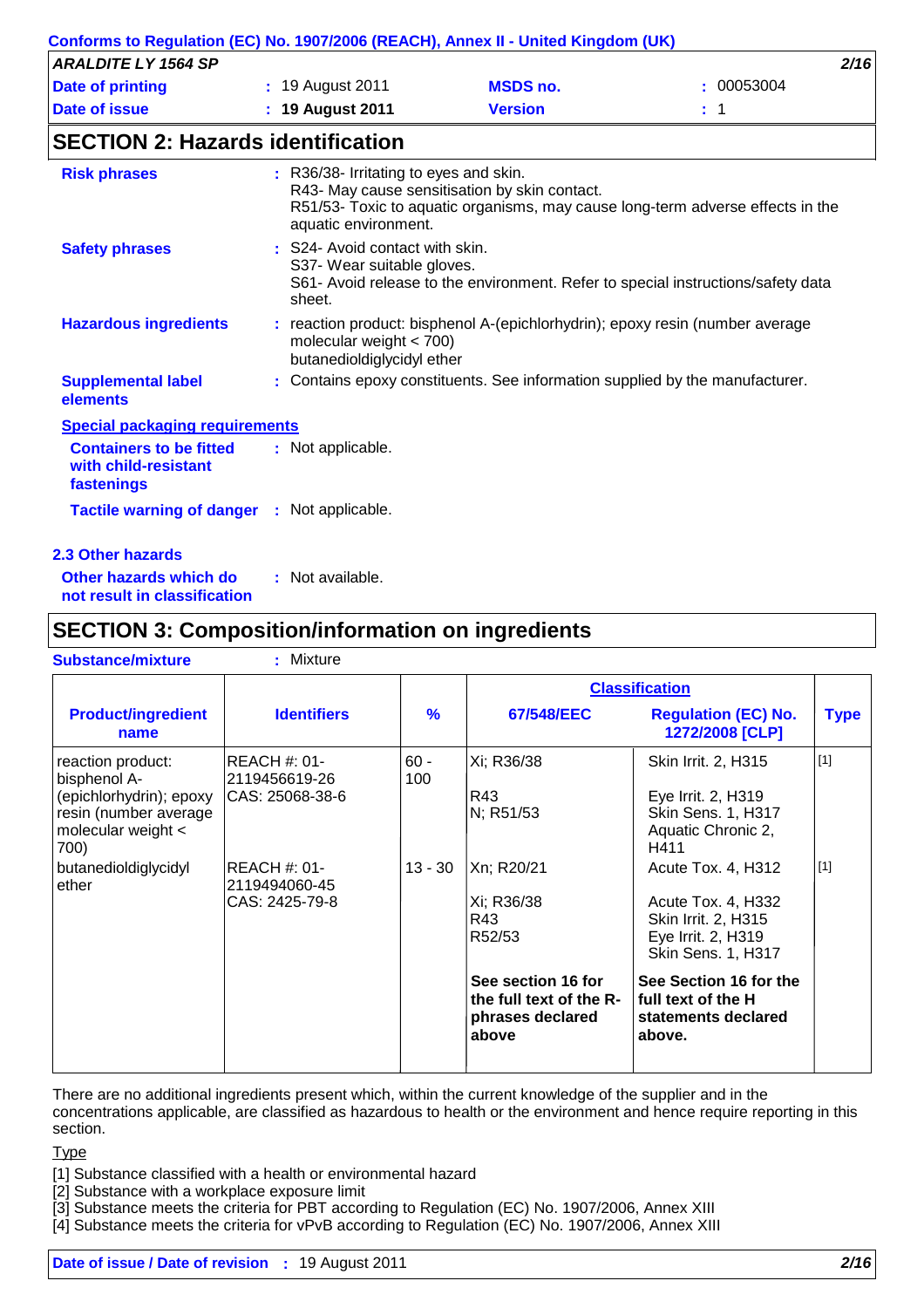|                            | Conforms to Regulation (EC) No. 1907/2006 (REACH), Annex II - United Kingdom (UK) |                 |            |
|----------------------------|-----------------------------------------------------------------------------------|-----------------|------------|
| <b>ARALDITE LY 1564 SP</b> |                                                                                   |                 | 3/16       |
| Date of printing           | : 19 August 2011                                                                  | <b>MSDS no.</b> | : 00053004 |
| Date of issue              | $: 19$ August 2011                                                                | Version         | $\cdot$ 1  |

## **SECTION 3: Composition/information on ingredients**

Occupational exposure limits, if available, are listed in Section 8.

## **SECTION 4: First aid measures**

| <b>4.1 Description of first aid measures</b> |                                                                                                                                                                                                                                                                                                                                                                                                                                                                                                                                                                                                                                                                                                                                                                                                                              |
|----------------------------------------------|------------------------------------------------------------------------------------------------------------------------------------------------------------------------------------------------------------------------------------------------------------------------------------------------------------------------------------------------------------------------------------------------------------------------------------------------------------------------------------------------------------------------------------------------------------------------------------------------------------------------------------------------------------------------------------------------------------------------------------------------------------------------------------------------------------------------------|
| <b>Eye contact</b>                           | : Immediately flush eyes with plenty of water, occasionally lifting the upper and lower<br>eyelids. Check for and remove any contact lenses. Continue to rinse for at least 10<br>minutes. Get medical attention.                                                                                                                                                                                                                                                                                                                                                                                                                                                                                                                                                                                                            |
| <b>Inhalation</b>                            | : Remove victim to fresh air and keep at rest in a position comfortable for breathing. If<br>not breathing, if breathing is irregular or if respiratory arrest occurs, provide artificial<br>respiration or oxygen by trained personnel. It may be dangerous to the person<br>providing aid to give mouth-to-mouth resuscitation. Get medical attention if adverse<br>health effects persist or are severe. If unconscious, place in recovery position and<br>get medical attention immediately. Maintain an open airway. Loosen tight clothing<br>such as a collar, tie, belt or waistband.                                                                                                                                                                                                                                 |
| <b>Skin contact</b>                          | : Flush contaminated skin with plenty of water. Remove contaminated clothing and<br>shoes. Wash contaminated clothing thoroughly with water before removing it, or<br>wear gloves. Continue to rinse for at least 10 minutes. Get medical attention. In the<br>event of any complaints or symptoms, avoid further exposure. Wash clothing before<br>reuse. Clean shoes thoroughly before reuse.                                                                                                                                                                                                                                                                                                                                                                                                                              |
| <b>Ingestion</b>                             | : Wash out mouth with water. Remove dentures if any. Remove victim to fresh air<br>and keep at rest in a position comfortable for breathing. If material has been<br>swallowed and the exposed person is conscious, give small quantities of water to<br>drink. Stop if the exposed person feels sick as vomiting may be dangerous. Do not<br>induce vomiting unless directed to do so by medical personnel. If vomiting occurs,<br>the head should be kept low so that vomit does not enter the lungs. Get medical<br>attention if adverse health effects persist or are severe. Never give anything by<br>mouth to an unconscious person. If unconscious, place in recovery position and get<br>medical attention immediately. Maintain an open airway. Loosen tight clothing such<br>as a collar, tie, belt or waistband. |
| <b>Protection of first-aiders</b>            | : No action shall be taken involving any personal risk or without suitable training. It<br>may be dangerous to the person providing aid to give mouth-to-mouth resuscitation.<br>Wash contaminated clothing thoroughly with water before removing it, or wear<br>gloves.                                                                                                                                                                                                                                                                                                                                                                                                                                                                                                                                                     |

#### **4.2 Most important symptoms and effects, both acute and delayed**

| <b>Eye contact</b>                  | : Irritating to eyes.                                                              |
|-------------------------------------|------------------------------------------------------------------------------------|
| <b>Inhalation</b>                   | : No known significant effects or critical hazards.                                |
| <b>Skin contact</b>                 | : Irritating to skin. May cause sensitisation by skin contact.                     |
| <b>Ingestion</b>                    | : Irritating to mouth, throat and stomach.                                         |
| <b>Over-exposure signs/symptoms</b> |                                                                                    |
| Eye contact                         | : Adverse symptoms may include the following:<br>irritation<br>watering<br>redness |
| <b>Inhalation</b>                   | : No specific data.                                                                |
| <b>Skin contact</b>                 | : Adverse symptoms may include the following:<br>irritation<br>redness             |
| <b>Ingestion</b>                    | : No specific data.                                                                |

**Notes to physician** : Treat symptomatically. Contact poison treatment specialist immediately if large quantities have been ingested or inhaled.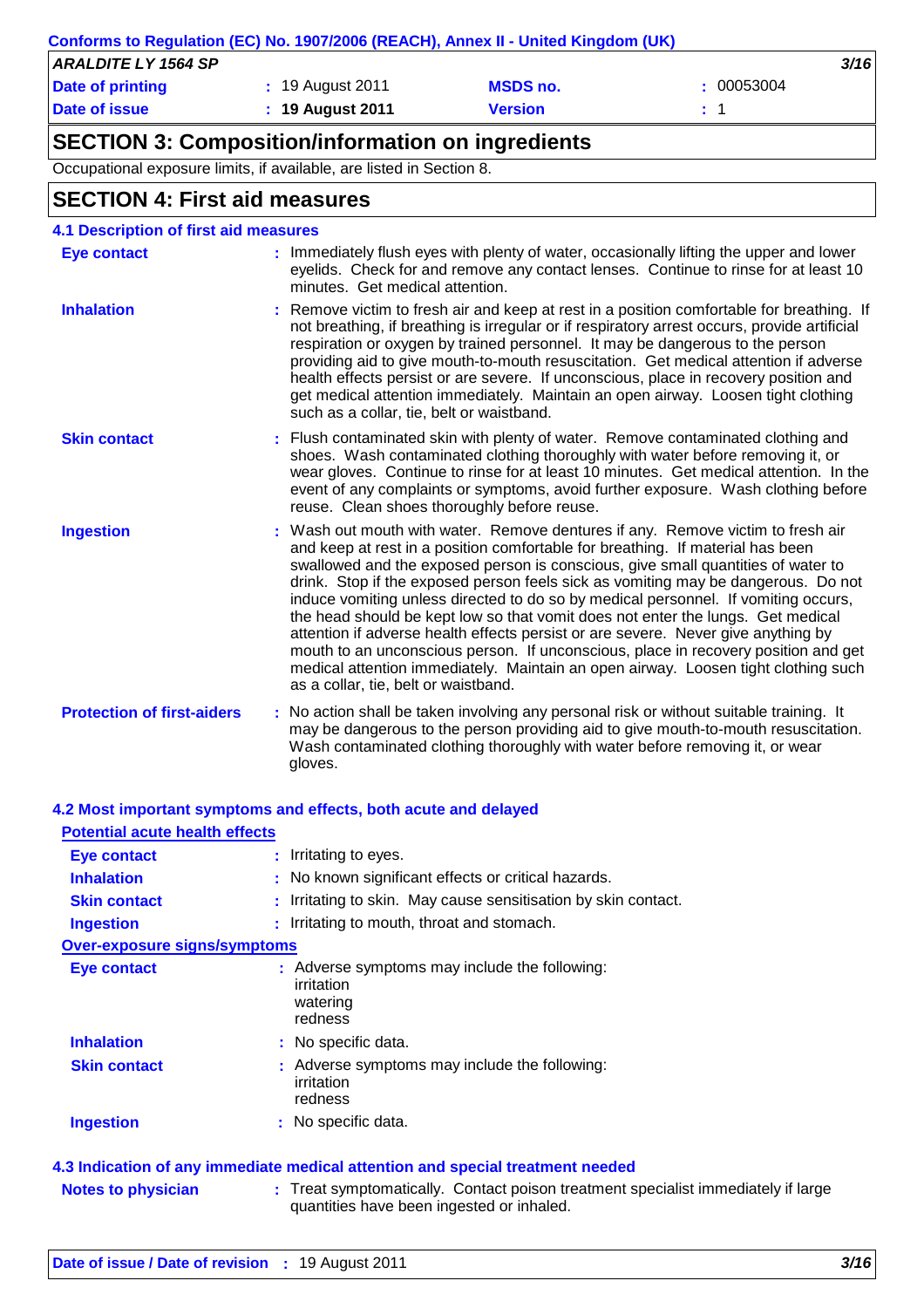|                            | Conforms to Regulation (EC) No. 1907/2006 (REACH), Annex II - United Kingdom (UK) |                 |            |      |
|----------------------------|-----------------------------------------------------------------------------------|-----------------|------------|------|
| <b>ARALDITE LY 1564 SP</b> |                                                                                   |                 |            | 4/16 |
| Date of printing           | : 19 August 2011                                                                  | <b>MSDS no.</b> | : 00053004 |      |
| Date of issue              | $: 19$ August 2011                                                                | <b>Version</b>  | $\pm$ 1    |      |
|                            |                                                                                   |                 |            |      |

### **SECTION 4: First aid measures**

**Specific treatments :** Symptomatic treatment and supportive therapy as indicated. Following severe exposure the patient should be kept under medical review for at least 48 hours.

#### Promptly isolate the scene by removing all persons from the vicinity of the incident if **:** there is a fire. No action shall be taken involving any personal risk or without suitable training. This material is toxic to aquatic organisms. Fire water contaminated with this material must be contained and prevented from being discharged to any waterway, sewer or drain. **Hazardous thermal decomposition products Hazards from the substance or mixture** Decomposition products may include the following materials: **:** carbon dioxide carbon monoxide : In a fire or if heated, a pressure increase will occur and the container may burst. Fire-fighters should wear appropriate protective equipment and self-contained **:** breathing apparatus (SCBA) with a full face-piece operated in positive pressure mode. Clothing for fire-fighters (including helmets, protective boots and gloves) conforming to European standard EN 469 will provide a basic level of protection for chemical incidents. **Special protective equipment for fire-fighters** Use an extinguishing agent suitable for the surrounding fire. **: 5.1 Extinguishing media** : None known. **Suitable extinguishing media Unsuitable extinguishing media SECTION 5: Firefighting measures 5.2 Special hazards arising from the substance or mixture 5.3 Advice for firefighters Special precautions for fire-fighters**

## **SECTION 6: Accidental release measures**

## **6.1 Personal precautions, protective equipment and emergency procedures**

| For non-emergency<br>personnel          | : No action shall be taken involving any personal risk or without suitable training.<br>Evacuate surrounding areas. Keep unnecessary and unprotected personnel from<br>entering. Do not touch or walk through spilt material. Avoid breathing vapour or<br>mist. Provide adequate ventilation. Wear appropriate respirator when ventilation is<br>inadequate. Put on appropriate personal protective equipment. |
|-----------------------------------------|-----------------------------------------------------------------------------------------------------------------------------------------------------------------------------------------------------------------------------------------------------------------------------------------------------------------------------------------------------------------------------------------------------------------|
| For emergency responders                | : If specialised clothing is required to deal with the spillage, take note of any<br>information in Section 8 on suitable and unsuitable materials. See also Section 8 for<br>additional information on hygiene measures.                                                                                                                                                                                       |
| <b>6.2 Environmental</b><br>precautions | : Avoid dispersal of spilt material and runoff and contact with soil, waterways, drains<br>and sewers. Inform the relevant authorities if the product has caused environmental<br>pollution (sewers, waterways, soil or air). Water polluting material. May be harmful<br>to the environment if released in large quantities.                                                                                   |
|                                         | 6.3 Methods and materials for containment and cleaning up                                                                                                                                                                                                                                                                                                                                                       |
| <b>Small spill</b>                      | : Stop leak if without risk. Move containers from spill area. Dilute with water and mop<br>up if water-soluble. Alternatively, or if water-insoluble, absorb with an inert dry<br>material and place in an appropriate waste disposal container. Dispose of via a                                                                                                                                               |

licensed waste disposal contractor.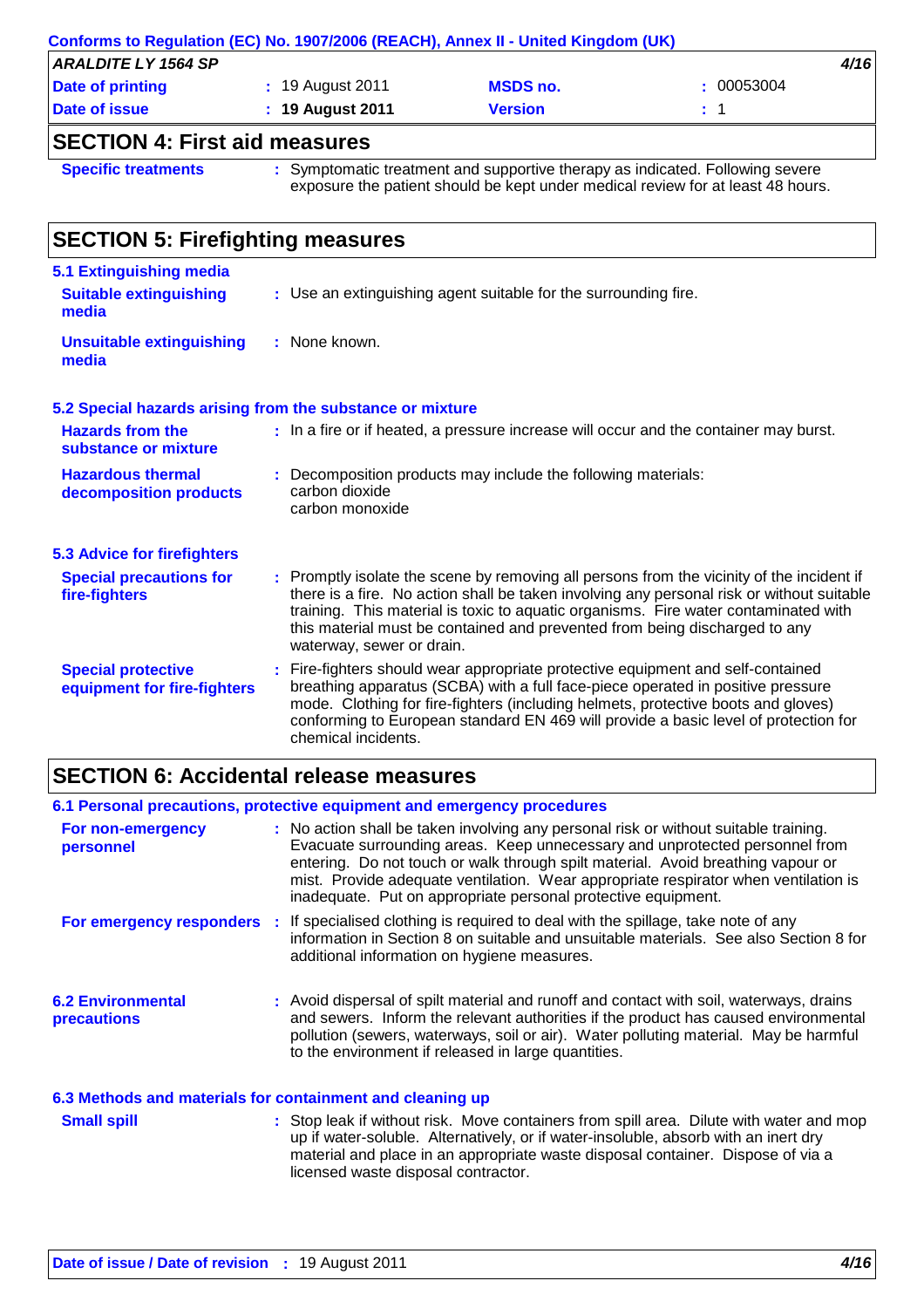| Conforms to Regulation (EC) No. 1907/2006 (REACH), Annex II - United Kingdom (UK) |                       |                 |            |  |  |
|-----------------------------------------------------------------------------------|-----------------------|-----------------|------------|--|--|
| <b>ARALDITE LY 1564 SP</b>                                                        |                       |                 | 5/16       |  |  |
| Date of printing                                                                  | : 19 August 2011      | <b>MSDS no.</b> | : 00053004 |  |  |
| Date of issue                                                                     | $\div$ 19 August 2011 | <b>Version</b>  | $\pm$ 1    |  |  |
|                                                                                   |                       |                 |            |  |  |

### **SECTION 6: Accidental release measures**

| <b>Large spill</b>                        | : Stop leak if without risk. Move containers from spill area. Approach the release<br>from upwind. Prevent entry into sewers, water courses, basements or confined<br>areas. Wash spillages into an effluent treatment plant or proceed as follows.<br>Contain and collect spillage with non-combustible, absorbent material e.g. sand,<br>earth, vermiculite or diatomaceous earth and place in container for disposal<br>according to local regulations. Dispose of via a licensed waste disposal contractor.<br>Contaminated absorbent material may pose the same hazard as the spilt product. |
|-------------------------------------------|---------------------------------------------------------------------------------------------------------------------------------------------------------------------------------------------------------------------------------------------------------------------------------------------------------------------------------------------------------------------------------------------------------------------------------------------------------------------------------------------------------------------------------------------------------------------------------------------------|
| 6.4 Reference to other<br><b>sections</b> | : See Section 1 for emergency contact information.<br>See Section 8 for information on appropriate personal protective equipment.<br>See Section 13 for additional waste treatment information.                                                                                                                                                                                                                                                                                                                                                                                                   |

## **SECTION 7: Handling and storage**

The information in this section contains generic advice and guidance. The list of Identified Uses in Section 1 should be consulted for any available use-specific information provided in the Exposure Scenario(s).

#### **7.1 Precautions for safe handling**

| <b>Protective measures</b>                                                           | : Put on appropriate personal protective equipment (see Section 8). Persons with a<br>history of skin sensitization problems should not be employed in any process in<br>which this product is used. Do not get in eyes or on skin or clothing. Do not ingest.<br>Avoid breathing vapour or mist. Avoid release to the environment. Refer to special<br>instructions/safety data sheet. Keep in the original container or an approved<br>alternative made from a compatible material, kept tightly closed when not in use.<br>Empty containers retain product residue and can be hazardous. Do not reuse<br>container. |
|--------------------------------------------------------------------------------------|------------------------------------------------------------------------------------------------------------------------------------------------------------------------------------------------------------------------------------------------------------------------------------------------------------------------------------------------------------------------------------------------------------------------------------------------------------------------------------------------------------------------------------------------------------------------------------------------------------------------|
| <b>Advice on general</b><br>occupational hygiene                                     | : Eating, drinking and smoking should be prohibited in areas where this material is<br>handled, stored and processed. Workers should wash hands and face before<br>eating, drinking and smoking. Remove contaminated clothing and protective<br>equipment before entering eating areas. See also Section 8 for additional<br>information on hygiene measures.                                                                                                                                                                                                                                                          |
| <b>7.2 Conditions for safe</b><br>storage, including any<br><b>incompatibilities</b> | : Store between the following temperatures: 2 to 40 $^{\circ}$ C (35.6 to 104 $^{\circ}$ F). Store in<br>accordance with local regulations. Store in original container protected from direct<br>sunlight in a dry, cool and well-ventilated area, away from incompatible materials<br>(see section 10) and food and drink. Keep container tightly closed and sealed until<br>ready for use. Containers that have been opened must be carefully resealed and<br>kept upright to prevent leakage. Do not store in unlabelled containers. Use<br>appropriate containment to avoid environmental contamination.           |
| <b>Storage hazard class</b><br><b>Huntsman Advanced</b><br><b>Materials</b>          | : Storage class 10, Environmentally hazardous liquids                                                                                                                                                                                                                                                                                                                                                                                                                                                                                                                                                                  |
| 7.3 Specific end use(s)                                                              |                                                                                                                                                                                                                                                                                                                                                                                                                                                                                                                                                                                                                        |
| <b>Recommendations</b>                                                               | : Not available.                                                                                                                                                                                                                                                                                                                                                                                                                                                                                                                                                                                                       |
| <b>Industrial sector specific</b><br>solutions                                       | : Not available.                                                                                                                                                                                                                                                                                                                                                                                                                                                                                                                                                                                                       |
|                                                                                      |                                                                                                                                                                                                                                                                                                                                                                                                                                                                                                                                                                                                                        |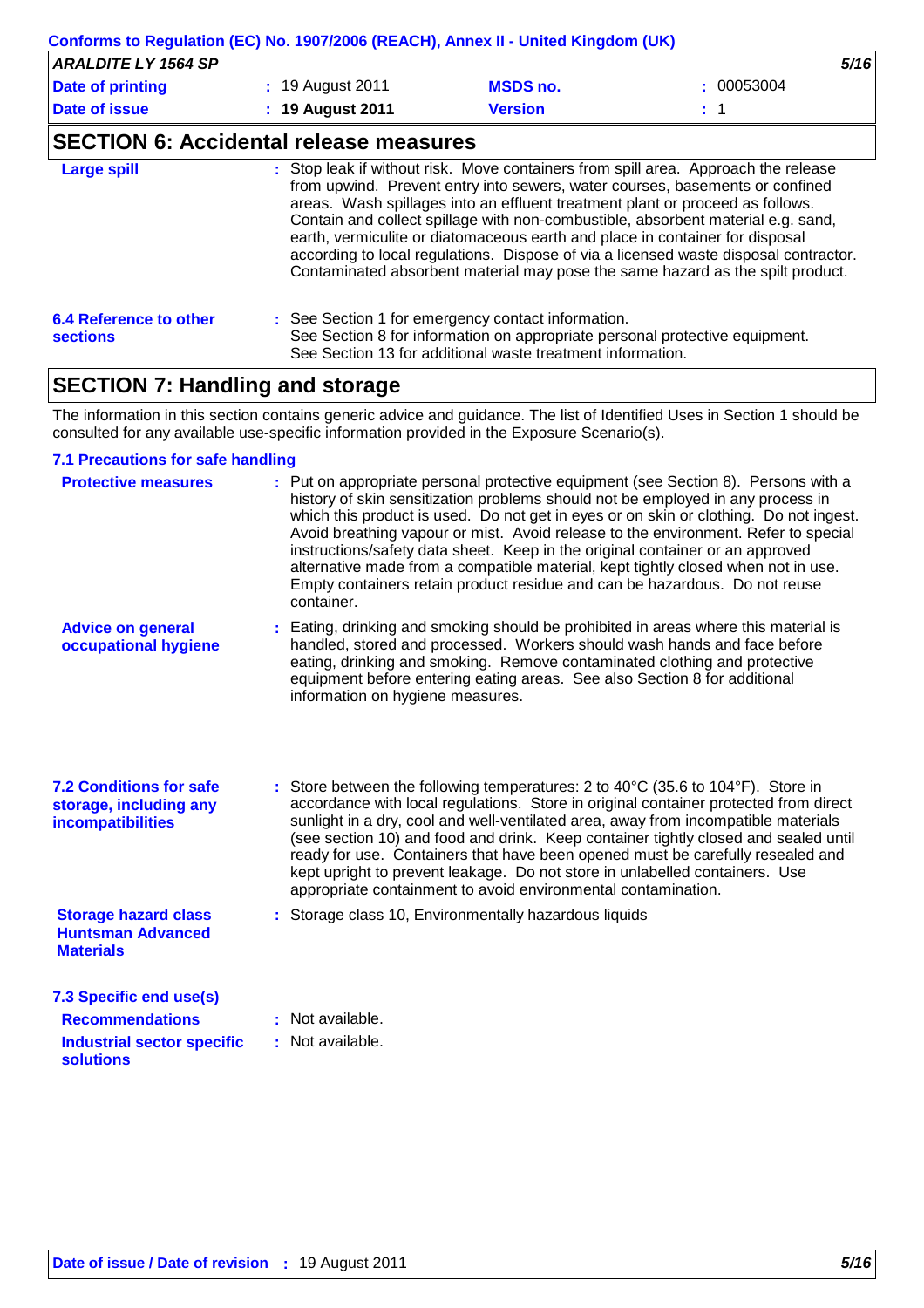| Conforms to Regulation (EC) No. 1907/2006 (REACH), Annex II - United Kingdom (UK) |                       |                 |            |  |  |
|-----------------------------------------------------------------------------------|-----------------------|-----------------|------------|--|--|
| <b>ARALDITE LY 1564 SP</b>                                                        |                       |                 | 6/16       |  |  |
| <b>Date of printing</b>                                                           | : 19 August 2011      | <b>MSDS no.</b> | : 00053004 |  |  |
| <b>Date of issue</b>                                                              | $\div$ 19 August 2011 | <b>Version</b>  |            |  |  |
|                                                                                   |                       |                 |            |  |  |

## **SECTION 8: Exposure controls/personal protection**

The information in this section contains generic advice and guidance. The list of Identified Uses in Section 1 should be consulted for any available use-specific information provided in the Exposure Scenario(s).

#### **8.1 Control parameters**

**Occupational exposure limits**

No exposure limit value known.

Recommended monitoring : If this product contains ingredients with exposure limits, personal, workplace **procedures** atmosphere or biological monitoring may be required to determine the effectiveness of the ventilation or other control measures and/or the necessity to use respiratory protective equipment. Reference should be made to European Standard EN 689 for methods for the assessment of exposure by inhalation to chemical agents and national guidance documents for methods for the determination of hazardous substances.

#### **Derived effect levels**

No DELs available.

#### **Predicted effect concentrations**

No PECs available.

#### **8.2 Exposure controls**

**Appropriate engineering controls**

**:** No special ventilation requirements. Good general ventilation should be sufficient to control worker exposure to airborne contaminants. If this product contains ingredients with exposure limits, use process enclosures, local exhaust ventilation or other engineering controls to keep worker exposure below any recommended or statutory limits.

#### **Individual protection measures**

| <b>Hygiene measures</b>                                                                                                                              | : Wash hands, forearms and face thoroughly after handling chemical products, before<br>eating, smoking and using the lavatory and at the end of the working period.<br>Appropriate techniques should be used to remove potentially contaminated clothing.<br>Contaminated work clothing should not be allowed out of the workplace. Wash<br>contaminated clothing before reusing. Ensure that eyewash stations and safety<br>showers are close to the workstation location. |
|------------------------------------------------------------------------------------------------------------------------------------------------------|-----------------------------------------------------------------------------------------------------------------------------------------------------------------------------------------------------------------------------------------------------------------------------------------------------------------------------------------------------------------------------------------------------------------------------------------------------------------------------|
| <b>Eye/face protection</b>                                                                                                                           | : Safety eyewear complying with an approved standard should be used when a risk<br>assessment indicates this is necessary to avoid exposure to liquid splashes, mists<br>or dusts.                                                                                                                                                                                                                                                                                          |
| <b>Skin protection</b>                                                                                                                               |                                                                                                                                                                                                                                                                                                                                                                                                                                                                             |
| <b>Hand protection</b>                                                                                                                               | : Chemical-resistant, impervious gloves complying with an approved standard should<br>be worn at all times when handling chemical products if a risk assessment indicates<br>this is necessary.                                                                                                                                                                                                                                                                             |
| <b>Material of gloves for</b><br>long term application<br>(BTT>480min):                                                                              | : Ethyl Vinyl Alcohol Laminate (EVAL), butyl rubber                                                                                                                                                                                                                                                                                                                                                                                                                         |
| <b>Material of gloves for</b><br>short term/splash<br>application<br>(10min <btt<480min):< td=""><td>: neoprene, nitrile rubber</td></btt<480min):<> | : neoprene, nitrile rubber                                                                                                                                                                                                                                                                                                                                                                                                                                                  |
| (BTT = Break Through Time)                                                                                                                           |                                                                                                                                                                                                                                                                                                                                                                                                                                                                             |
|                                                                                                                                                      | Use gloves approved to relevant standards e.g. EN 374 (Europe), F739 (US).<br>Suitability and durability of a glove is dependent on usage, e.g. frequency and<br>duration of contact, chemical resistance of glove material and dexterity. Always seek<br>advice from glove suppliers. Additional information can be found for instance at                                                                                                                                  |

www.gisbau.de.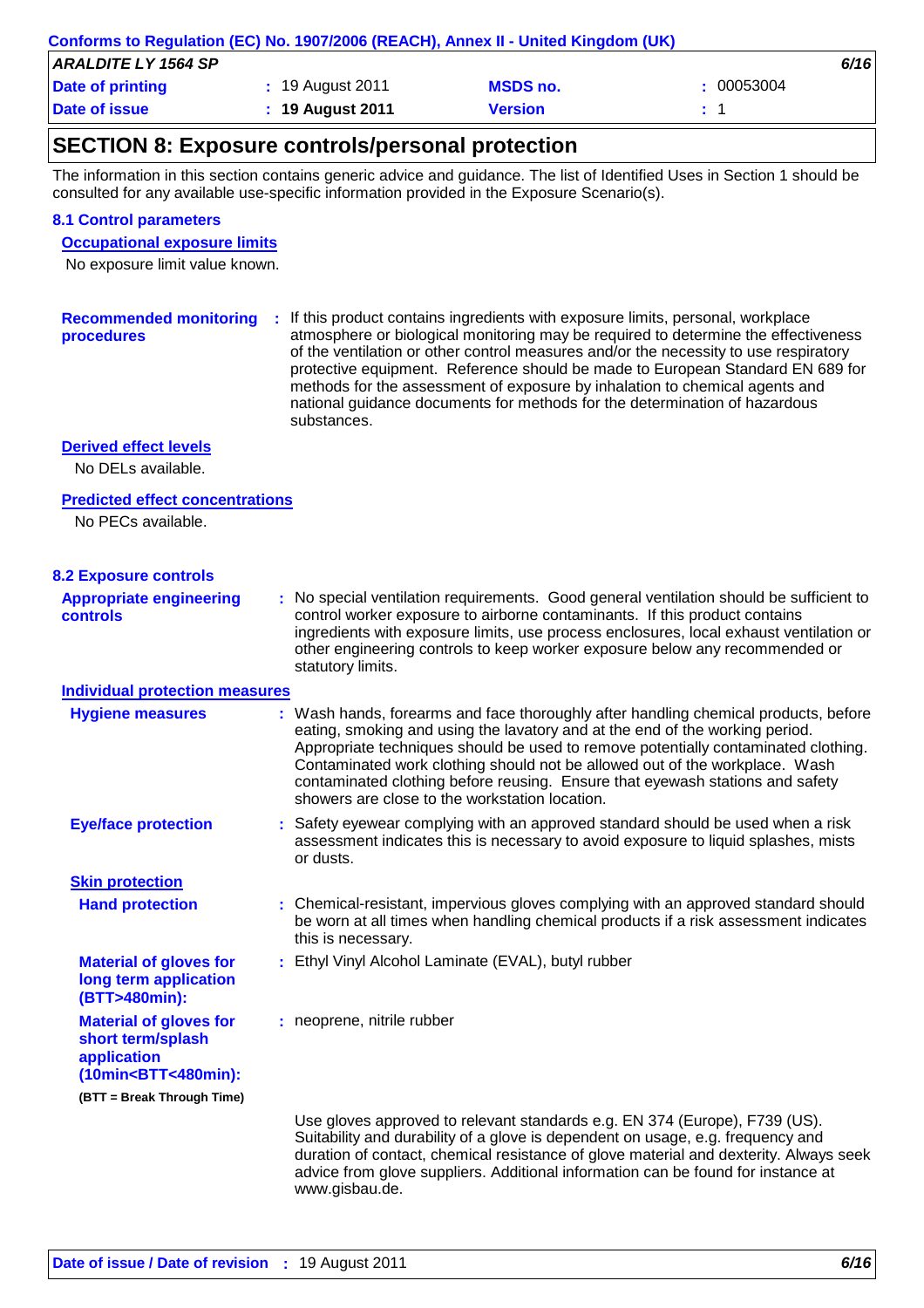|                            | Conforms to Regulation (EC) No. 1907/2006 (REACH), Annex II - United Kingdom (UK) |                 |            |
|----------------------------|-----------------------------------------------------------------------------------|-----------------|------------|
| <b>ARALDITE LY 1564 SP</b> |                                                                                   |                 | 7/16       |
| Date of printing           | : 19 August 2011                                                                  | <b>MSDS no.</b> | : 00053004 |
| Date of issue              | $: 19$ August 2011                                                                | <b>Version</b>  |            |

## **SECTION 8: Exposure controls/personal protection**

| <b>Body protection</b>                           | : Personal protective equipment for the body should be selected based on the task<br>being performed and the risks involved and should be approved by a specialist<br>before handling this product.                                                                                                                             |
|--------------------------------------------------|---------------------------------------------------------------------------------------------------------------------------------------------------------------------------------------------------------------------------------------------------------------------------------------------------------------------------------|
| <b>Other skin protection</b>                     | : Appropriate footwear and any additional skin protection measures should be<br>selected based on the task being performed and the risks involved and should be<br>approved by a specialist before handling this product.                                                                                                       |
| <b>Respiratory protection</b>                    | : In case of inadequate ventilation wear respiratory protection. Respirator selection<br>must be based on known or anticipated exposure levels, the hazards of the product<br>and the safe working limits of the selected respirator.                                                                                           |
| <b>Environmental exposure</b><br><b>controls</b> | : Emissions from ventilation or work process equipment should be checked to ensure<br>they comply with the requirements of environmental protection legislation. In some<br>cases, fume scrubbers, filters or engineering modifications to the process<br>equipment will be necessary to reduce emissions to acceptable levels. |

## **SECTION 9: Physical and chemical properties**

| 9.1 Information on basic physical and chemical properties |                                                                      |  |
|-----------------------------------------------------------|----------------------------------------------------------------------|--|
| <b>Appearance</b>                                         |                                                                      |  |
| <b>Physical state</b>                                     | : Liquid.                                                            |  |
| <b>Colour</b>                                             | : Not available.                                                     |  |
| <b>Odour</b>                                              | : mild                                                               |  |
| <b>Odour threshold</b>                                    | : Not available.                                                     |  |
| pH                                                        | : 7.7 [Conc. (% w/w): 50%]                                           |  |
| <b>Melting point/freezing point</b>                       | : Not available.                                                     |  |
| Initial boiling point and boiling<br>range                | $: 155^{\circ}$ C                                                    |  |
| <b>Flash point</b>                                        | : Closed cup: 185°C [DIN 51758 EN 22719 (Pensky-Martens Closed Cup)] |  |
| <b>Evaporation rate</b>                                   | : Not available.                                                     |  |
| <b>Flammability (solid, gas)</b>                          | : Not available.                                                     |  |
| <b>Burning time</b>                                       | : Not applicable.                                                    |  |
| <b>Burning rate</b>                                       | : Not applicable.                                                    |  |
| <b>Upper/lower flammability or</b><br>explosive limits    | : Not available.                                                     |  |
| <b>Vapour pressure</b>                                    | : < $0.0004$ kPa [20°C]                                              |  |
| <b>Vapour density</b>                                     | : Not available.                                                     |  |
| <b>Relative density</b>                                   | : Not available.                                                     |  |
| <b>Solubility(ies)</b>                                    |                                                                      |  |
| <b>Water solubility</b>                                   |                                                                      |  |
|                                                           | 20<br>deg C                                                          |  |
|                                                           | partially soluble                                                    |  |
| <b>Partition coefficient: n-</b><br>octanol/water         | : Not available.                                                     |  |
| <b>Auto-ignition temperature</b>                          | : Not available.                                                     |  |
| <b>Decomposition temperature</b>                          | $: >200^{\circ}$ C                                                   |  |
| <b>Viscosity</b>                                          | deg C<br>: Dynamic: 1000 to 1400 mPa-s<br>25                         |  |
| <b>Explosive properties</b>                               | : Not available.                                                     |  |
| <b>Oxidising properties</b>                               | : Not available.                                                     |  |
| 9.2 Other information                                     |                                                                      |  |
| <b>Density</b>                                            | : 1.1 g/cm <sup>3</sup> [20°C (68°F)]                                |  |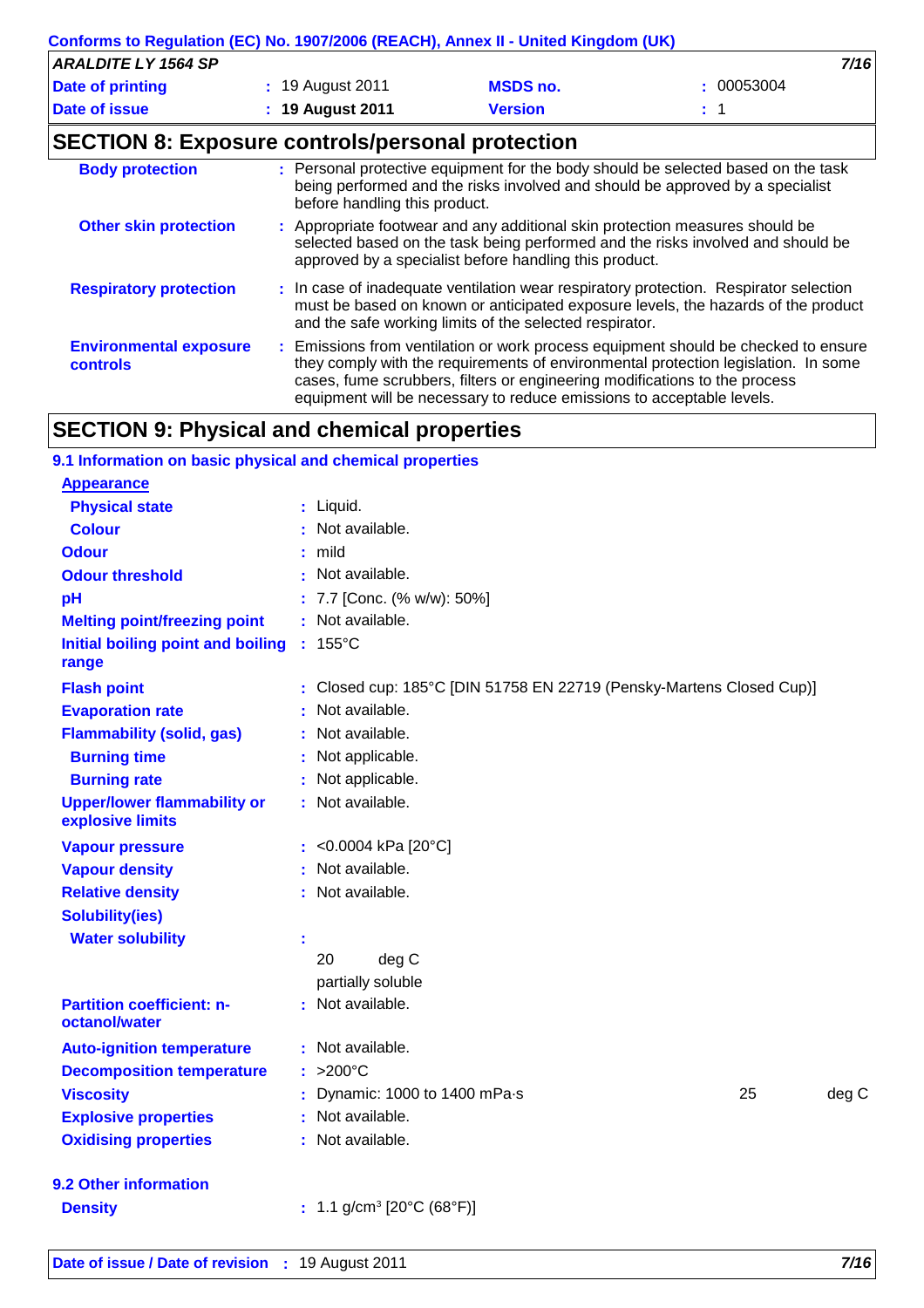| Conforms to Regulation (EC) No. 1907/2006 (REACH), Annex II - United Kingdom (UK) |     |                          |                                                     |                                                                                              |
|-----------------------------------------------------------------------------------|-----|--------------------------|-----------------------------------------------------|----------------------------------------------------------------------------------------------|
| <b>ARALDITE LY 1564 SP</b>                                                        |     |                          |                                                     | 8/16                                                                                         |
| Date of printing                                                                  |     | : 19 August 2011         | <b>MSDS no.</b>                                     | 00053004                                                                                     |
| Date of issue                                                                     |     | : 19 August 2011         | <b>Version</b>                                      | $\pm$ 1                                                                                      |
| <b>SECTION 10: Stability and reactivity</b>                                       |     |                          |                                                     |                                                                                              |
| <b>10.1 Reactivity</b>                                                            |     |                          |                                                     | : No specific test data related to reactivity available for this product or its ingredients. |
| <b>10.2 Chemical stability</b>                                                    |     | : The product is stable. |                                                     |                                                                                              |
| 10.3 Possibility of<br>hazardous reactions                                        |     |                          |                                                     | : Under normal conditions of storage and use, hazardous reactions will not occur.            |
| <b>10.4 Conditions to avoid</b>                                                   |     | : No specific data.      |                                                     |                                                                                              |
| <b>10.5 Incompatible materials</b>                                                | - 1 |                          | strong acids, strong bases, strong oxidising agents |                                                                                              |
| <b>10.6 Hazardous</b>                                                             |     |                          |                                                     | : Under normal conditions of storage and use, hazardous decomposition products               |

**decomposition products** should not be produced.

## **SECTION 11: Toxicological information**

## **11.1 Information on toxicological effects**

## **Acute toxicity**

| <b>Product/ingredient name</b>                                                                                 | <b>Endpoint</b>              | <b>Species</b>        | <b>Result</b> | <b>Exposure</b>          |
|----------------------------------------------------------------------------------------------------------------|------------------------------|-----------------------|---------------|--------------------------|
| ARALDITE® LY 1564 SP                                                                                           | LD50 Oral                    | Rat                   | >5000 mg/kg   |                          |
| reaction product: bisphenol<br>A-(epichlorhydrin); epoxy<br>resin (number average<br>molecular weight $<$ 700) | <b>LC0 Inhalation Vapour</b> | Rat - Male            | 0.00001 ppm   | 5 hours                  |
|                                                                                                                | LD50 Dermal                  | Rat - Male,<br>Female | >2000 mg/kg   | $\overline{\phantom{a}}$ |
|                                                                                                                | LD50 Oral                    | Rat - Female          | $>2000$ mg/kg |                          |
| butanedioldiglycidyl ether                                                                                     | LD50 Dermal                  | Rat - Male,<br>Female | $>2150$ mg/kg |                          |
|                                                                                                                | LD50 Oral                    | Rat - Male,<br>Female | 1163 mg/kg    |                          |

## **Irritation/Corrosion**

| <b>Product/ingredient name</b>                                                                                 | <b>Test</b>                                                                                                                                                                                              | <b>Species</b> | <b>Result</b>   |  |  |
|----------------------------------------------------------------------------------------------------------------|----------------------------------------------------------------------------------------------------------------------------------------------------------------------------------------------------------|----------------|-----------------|--|--|
| reaction product: bisphenol<br>A-(epichlorhydrin); epoxy<br>resin (number average<br>molecular weight $<$ 700) | OECD 404 Acute Dermal<br>Irritation/Corrosion                                                                                                                                                            | Rabbit         | Mild irritant   |  |  |
|                                                                                                                | OECD 405 Acute Eye Irritation/Corrosion                                                                                                                                                                  | Rabbit         | Mild irritant   |  |  |
| butanedioldiglycidyl ether                                                                                     | OECD 404 Acute Dermal<br>Irritation/Corrosion                                                                                                                                                            | Rabbit         | Non-irritant.   |  |  |
|                                                                                                                | OECD 405 Acute Eye Irritation/Corrosion Rabbit                                                                                                                                                           |                | Severe irritant |  |  |
| <b>Conclusion/Summary</b>                                                                                      | : Not available.                                                                                                                                                                                         |                |                 |  |  |
| <b>Skin</b>                                                                                                    | : reaction product: bisphenol A-(epichlorhydrin); epoxy resin (number average<br>molecular weight $<$ 700): Slightly irritating to the skin.<br>butanedioldiglycidyl ether: Non-irritating to the skin.  |                |                 |  |  |
| <b>Eyes</b>                                                                                                    | : reaction product: bisphenol A-(epichlorhydrin); epoxy resin (number average<br>molecular weight $<$ 700): Slightly irritating to the eyes.<br>butanedioldiglycidyl ether: Severely irritating to eyes. |                |                 |  |  |
| <b>Sensitiser</b>                                                                                              |                                                                                                                                                                                                          |                |                 |  |  |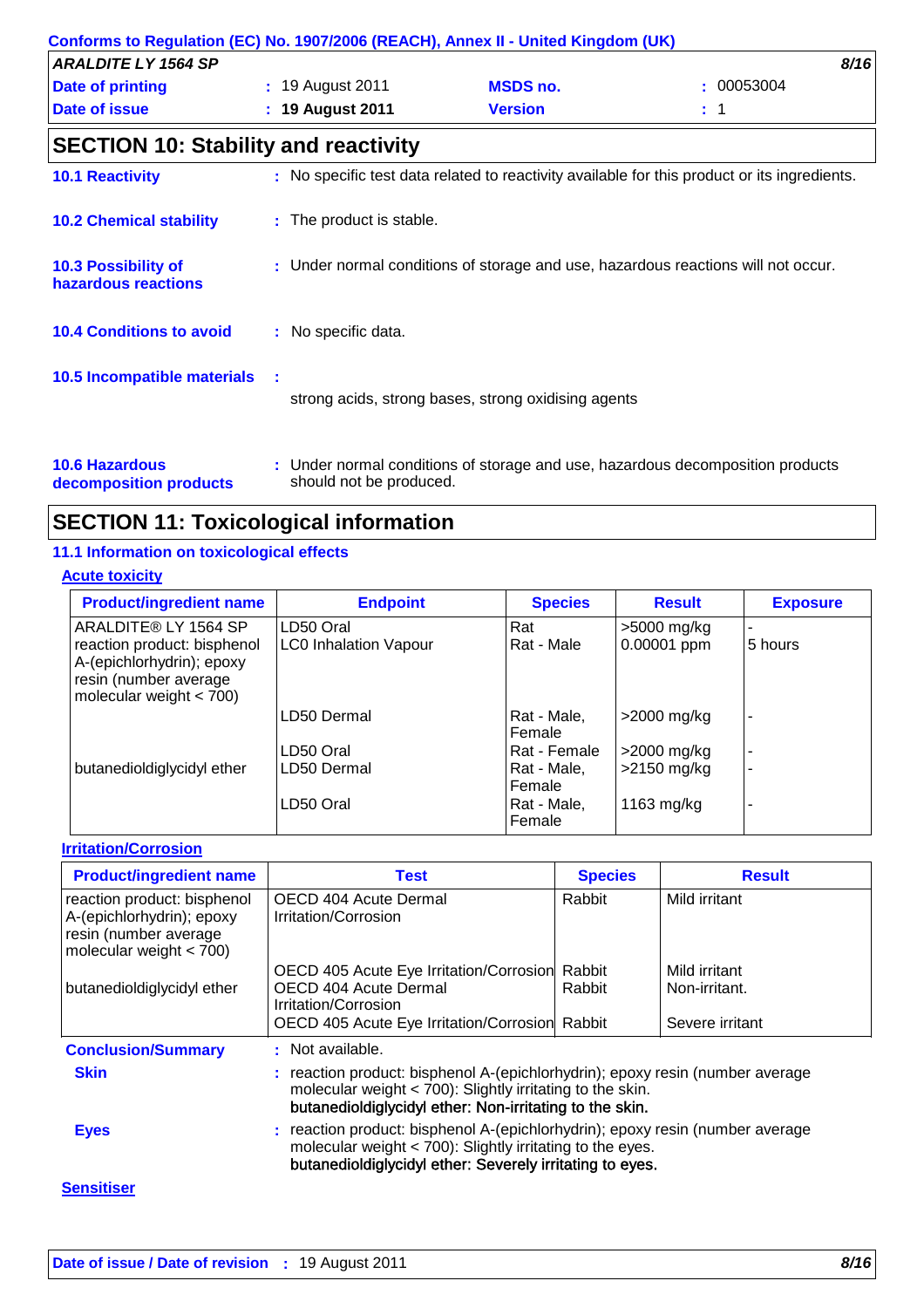|                            | Conforms to Regulation (EC) No. 1907/2006 (REACH), Annex II - United Kingdom (UK) |                 |          |
|----------------------------|-----------------------------------------------------------------------------------|-----------------|----------|
| <b>ARALDITE LY 1564 SP</b> |                                                                                   |                 | 9/16     |
| Date of printing           | : 19 August 2011                                                                  | <b>MSDS no.</b> | 00053004 |
| Date of issue              | $\div$ 19 August 2011                                                             | <b>Version</b>  |          |

## **SECTION 11: Toxicological information**

| <b>Product/ingredient name</b>                                                                                                         | <b>Test</b>                                                  | <b>Route of</b><br>exposure | <b>Species</b>      | <b>Result</b>              |
|----------------------------------------------------------------------------------------------------------------------------------------|--------------------------------------------------------------|-----------------------------|---------------------|----------------------------|
| ARALDITE® LY 1564 SP<br>reaction product: bisphenol<br>A-(epichlorhydrin); epoxy<br>resin (number average<br>molecular weight $<$ 700) | OECD 429 Skin<br>Sensitisation:<br>Local Lymph<br>Node Assay | skin<br>skin                | Guinea pig<br>Mouse | Sensitising<br>Sensitising |
| butanedioldiglycidyl ether                                                                                                             | OECD 406 Skin<br>Sensitization                               | skin                        | Guinea pig          | Sensitising                |

### **Conclusion/Summary :** Not available.

#### **Mutagenicity**

| <b>Product/ingredient name</b>                                                                                 | <b>Test</b>                                                        | <b>Result</b> |
|----------------------------------------------------------------------------------------------------------------|--------------------------------------------------------------------|---------------|
| reaction product: bisphenol<br>A-(epichlorhydrin); epoxy<br>resin (number average<br>molecular weight $<$ 700) | <b>OECD 471 Bacterial Reverse</b><br><b>Mutation Test</b>          | Positive      |
|                                                                                                                | OECD 476 In vitro Mammalian Cell<br>Gene Mutation Test             | IPositive     |
|                                                                                                                | OECD 478 Genetic Toxicology:<br><b>Rodent Dominant Lethal Test</b> | Negative      |
|                                                                                                                | EPA OPPTS                                                          | Negative      |
| butanedioldiglycidyl ether                                                                                     | <b>OECD 471 Bacterial Reverse</b><br><b>Mutation Test</b>          | Positive      |
|                                                                                                                | OECD 473 In vitro Mammalian<br><b>Chromosomal Aberration Test</b>  | Positive      |
|                                                                                                                | OECD 474 Mammalian Erythrocyte<br><b>Micronucleus Test</b>         | Negative      |

**Conclusion/Summary :** Not available.

**Carcinogenicity**

| <b>Product/ingredient</b><br>name                                                                                   | <b>Test</b>                                                                          | <b>Species</b> | <b>Exposure</b>                  | <b>Result</b>   | <b>Route of</b><br>exposure | <b>Target</b><br>organs  |
|---------------------------------------------------------------------------------------------------------------------|--------------------------------------------------------------------------------------|----------------|----------------------------------|-----------------|-----------------------------|--------------------------|
| reaction product:<br>bisphenol A-<br>(epichlorhydrin); epoxy<br>resin (number average<br>molecular weight <<br>700) | <b>OECD 453 Combined Chronic Rat</b><br>Toxicity/Carcinogenicity<br><b>Studies</b>   |                | 2 years; 7<br>days per<br>week   | Negative        | Oral                        |                          |
|                                                                                                                     | <b>OECD 453 Combined Chronicl Rat</b><br>Toxicity/Carcinogenicity<br><b>Studies</b>  |                | 2 years; $5$<br>days per<br>week | Negative        | Dermal                      | $\overline{\phantom{a}}$ |
|                                                                                                                     | <b>OECD 453 Combined Chronic Mouse</b><br>Toxicity/Carcinogenicity<br><b>Studies</b> |                | 2 years; 3<br>days per<br>week   | <b>Negative</b> | Dermal                      |                          |

### **Reproductive toxicity**

| <b>Product/ingredient name</b>                                                                                 | Test                                                                 | <b>Species</b> | <b>Result/Result type</b>  | <b>Target</b><br>organs |
|----------------------------------------------------------------------------------------------------------------|----------------------------------------------------------------------|----------------|----------------------------|-------------------------|
| reaction product: bisphenol<br>A-(epichlorhydrin); epoxy<br>resin (number average<br>molecular weight $<$ 700) | <b>OECD 416 Two-Generation</b><br><b>Reproduction Toxicity Study</b> | <b>IRat</b>    | Oral: 540 mg/kg<br>INOEL : |                         |

### **Teratogenicity**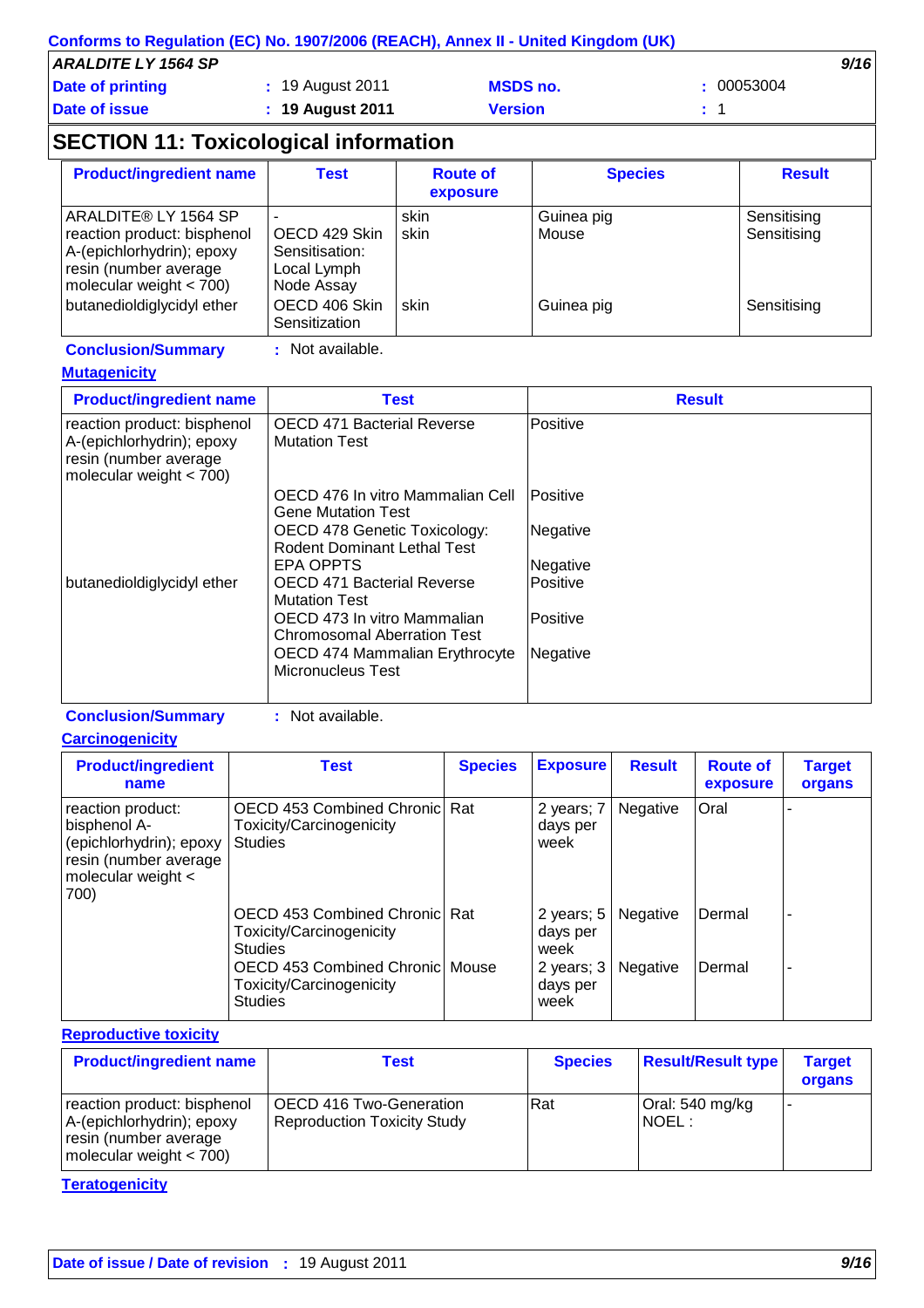|                     | Conforms to Regulation (EC) No. 1907/2006 (REACH), Annex II - United Kingdom (UK) |                 |            |
|---------------------|-----------------------------------------------------------------------------------|-----------------|------------|
| ARALDITE LY 1564 SP |                                                                                   |                 | 10/16      |
| Date of printing    | : 19 August 2011                                                                  | <b>MSDS no.</b> | : 00053004 |
| Date of issue       | $: 19$ August 2011                                                                | <b>Version</b>  | $\pm$ 1    |
|                     |                                                                                   |                 |            |

## **SECTION 11: Toxicological information**

| <b>Product/ingredient name</b>                                                                                 | <b>Test</b>                                                     | <b>Species</b>      | <b>Result/Result type</b> |
|----------------------------------------------------------------------------------------------------------------|-----------------------------------------------------------------|---------------------|---------------------------|
| reaction product: bisphenol<br>A-(epichlorhydrin); epoxy<br>resin (number average<br>molecular weight $<$ 700) | <b>OECD 414 Prenatal Developmental</b><br><b>Toxicity Study</b> | Rat - Female        | $>540$ mg/kg NOEL :       |
|                                                                                                                | EPA CFR                                                         | Rabbit -<br>Female  | >300 mg/kg NOEL:          |
|                                                                                                                | <b>OECD 414 Prenatal Developmental</b><br><b>Toxicity Study</b> | Rabbit -<br>lFemale | 180 mg/kg NOAEL           |
| <b>Information on the likely</b><br>routes of exposure                                                         | : Not available.                                                |                     |                           |
| <b>Potential acute health effects</b>                                                                          |                                                                 |                     |                           |
| <b>Inhalation</b>                                                                                              | : No known significant effects or critical hazards.             |                     |                           |

| <u>IIIIIalativii</u> | . TWO MIDWIT SIGHTHOUTH CHUCUS OF UNITODITION TO THE                         |
|----------------------|------------------------------------------------------------------------------|
| <b>Ingestion</b>     | : Irritating to mouth, throat and stomach.                                   |
| <b>Skin contact</b>  | : Irritating to skin. May cause sensitisation by skin contact.               |
| Eye contact          | : Irritating to eyes.                                                        |
|                      | Symptoms related to the physical, chemical and toxicological characteristics |
|                      |                                                                              |

| <b>Inhalation</b>   | : No specific data.                                                                |
|---------------------|------------------------------------------------------------------------------------|
| <b>Ingestion</b>    | : No specific data.                                                                |
| <b>Skin contact</b> | : Adverse symptoms may include the following:<br>irritation<br>redness             |
| Eye contact         | : Adverse symptoms may include the following:<br>irritation<br>watering<br>redness |

**Delayed and immediate effects and also chronic effects from short and long term exposure Short term exposure Potential immediate :** Not available.

| госяна шшескас<br>effects                         | . πνυιαναπαυπ.   |
|---------------------------------------------------|------------------|
| <b>Potential delayed effects : Not available.</b> |                  |
| Long term exposure                                |                  |
| <b>Potential immediate</b><br>effects             | : Not available. |
|                                                   |                  |

**Potential delayed effects :** Not available.

### **Potential chronic health effects**

| <b>Product/ingredient name</b>                                                                                 | <b>Test</b>                                                        | <b>Result type</b> |                                           | <b>Result</b> | <b>Target organs</b> |
|----------------------------------------------------------------------------------------------------------------|--------------------------------------------------------------------|--------------------|-------------------------------------------|---------------|----------------------|
| reaction product: bisphenol<br>A-(epichlorhydrin); epoxy<br>resin (number average<br>molecular weight $<$ 700) | OECD 408 Repeated Dose<br>90-Day Oral Toxicity Study in<br>Rodents | <b>NOAEL</b>       | Sub-<br>chronic<br><b>NOAEL</b><br>Oral   | 50 mg/kg      | L,                   |
|                                                                                                                | OECD 411 Subchronic<br>Dermal Toxicity: 90-day Study               | NOEL:              | Sub-<br>chronic<br>NOEL:<br>Dermal        | 10 mg/kg      | $\blacksquare$       |
|                                                                                                                | OECD 411 Subchronic<br>Dermal Toxicity: 90-day Study               | <b>NOAEL</b>       | Sub-<br>chronic<br><b>NOAEL</b><br>Dermal | 100 mg/kg     | -                    |
| butanedioldiglycidyl ether                                                                                     | OECD 407 Repeated Dose<br>28-day Oral Toxicity Study in<br>Rodents | <b>NOAEL</b>       | Sub-<br>chronic<br><b>NOAEL</b><br>Oral   | $200$ mg/kg   | ۰                    |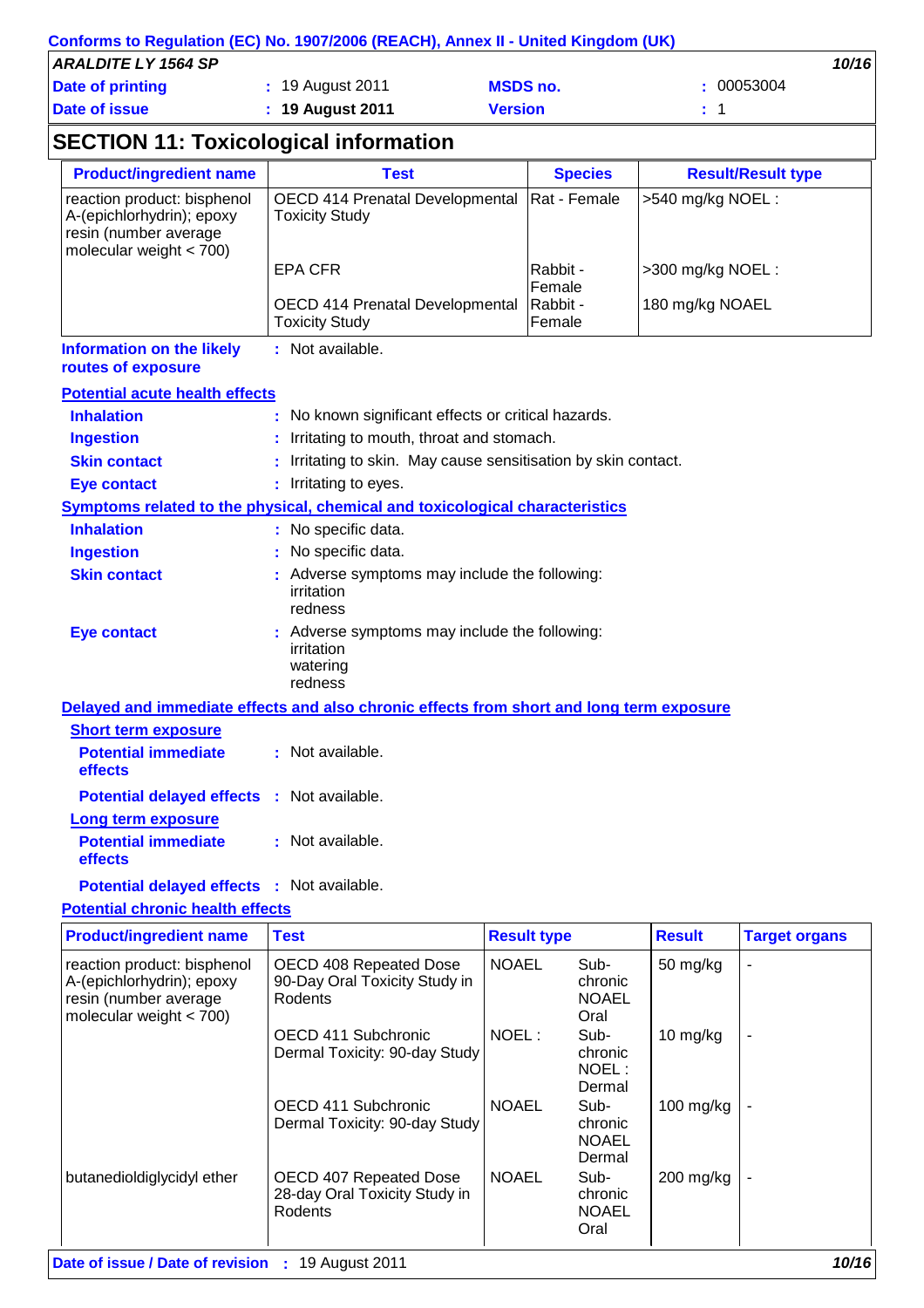| Conforms to Regulation (EC) No. 1907/2006 (REACH), Annex II - United Kingdom (UK) |                                                     |                                                     |                                                                                   |
|-----------------------------------------------------------------------------------|-----------------------------------------------------|-----------------------------------------------------|-----------------------------------------------------------------------------------|
| <b>ARALDITE LY 1564 SP</b>                                                        |                                                     |                                                     | 11/16                                                                             |
| <b>Date of printing</b>                                                           | : 19 August 2011                                    | <b>MSDS no.</b>                                     | : 00053004                                                                        |
| Date of issue                                                                     | : 19 August 2011                                    | <b>Version</b>                                      | $\div$ 1                                                                          |
| <b>SECTION 11: Toxicological information</b>                                      |                                                     |                                                     |                                                                                   |
| <b>Conclusion/Summary</b>                                                         | : Not available.                                    |                                                     |                                                                                   |
| <b>General</b>                                                                    | to very low levels.                                 |                                                     | : Once sensitized, a severe allergic reaction may occur when subsequently exposed |
| <b>Carcinogenicity</b>                                                            | : No known significant effects or critical hazards. |                                                     |                                                                                   |
| <b>Mutagenicity</b>                                                               | : No known significant effects or critical hazards. |                                                     |                                                                                   |
| <b>Teratogenicity</b>                                                             | : No known significant effects or critical hazards. |                                                     |                                                                                   |
| <b>Developmental effects</b>                                                      |                                                     | : No known significant effects or critical hazards. |                                                                                   |
| <b>Fertility effects</b>                                                          |                                                     | : No known significant effects or critical hazards. |                                                                                   |
| <b>Other information</b>                                                          | : Not available.                                    |                                                     |                                                                                   |

## **SECTION 12: Ecological information**

### **12.1 Toxicity**

| <b>Product/ingredient name</b>                                                                                 | <b>Test</b>                                                      | <b>Endpoint</b> |                  | <b>Exposure Species</b>          |                 | <b>Result</b> |      |
|----------------------------------------------------------------------------------------------------------------|------------------------------------------------------------------|-----------------|------------------|----------------------------------|-----------------|---------------|------|
| reaction product: bisphenol<br>A-(epichlorhydrin); epoxy<br>resin (number average<br>molecular weight $<$ 700) |                                                                  | Acute           | EC50             | 72 hours<br><b>Static</b>        | Algae           | 9.4           | mg/L |
|                                                                                                                | OECD 202 Daphnia sp. Acute<br><b>Immobilisation Test</b>         | Acute           |                  | $EC50$ 48 hours<br><b>Static</b> | Daphnia         | 1.7           | mg/L |
|                                                                                                                |                                                                  | Acute           | IC <sub>50</sub> | 3 hours<br><b>Static</b>         | <b>Bacteria</b> | >100          | mg/L |
|                                                                                                                | OECD 203 Fish, Acute<br>Toxicity Test                            | Acute           | <b>LC50</b>      | 96 hours<br><b>Static</b>        | Fish            | 1.5           | mg/L |
|                                                                                                                | OECD 211 Daphnia Magna<br><b>Reproduction Test</b>               | Chronic NOEC    |                  | 21 days<br>Semi-<br>static       | Daphnia         | 0.3           | mg/L |
| butanedioldiglycidyl ether                                                                                     | OECD 202 Daphnia sp. Acute<br><b>Immobilisation Test</b>         | Acute           |                  | $EC50$ 24 hours<br><b>Static</b> | Daphnia         | 75            | mg/L |
|                                                                                                                | OECD 201 Alga, Growth<br><b>Inhibition Test</b>                  | Acute           | EL <sub>50</sub> | $ 72$ hours<br>Static            | Algae           | >160          | mg/L |
|                                                                                                                | OECD 209 Activated Sludge,<br><b>Respiration Inhibition Test</b> | Acute           | IC <sub>50</sub> | 3 hours<br><b>Static</b>         | Bacteria        | >100          | mg/L |
|                                                                                                                | OECD 203 Fish, Acute<br><b>Toxicity Test</b>                     | Acute           | <b>LC50</b>      | 96 hours<br><b>Static</b>        | Fish            | 24            | mg/L |

### **12.2 Persistence and degradability**

| <b>Product/ingredient name</b>                                                                                                               | <b>Test</b>                                                                                                                          | <b>Period</b>      | <b>Result</b> |
|----------------------------------------------------------------------------------------------------------------------------------------------|--------------------------------------------------------------------------------------------------------------------------------------|--------------------|---------------|
| reaction product: bisphenol<br>A-(epichlorhydrin); epoxy<br>resin (number average<br>molecular weight $<$ 700)<br>butanedioldiglycidyl ether | OECD Derived from OECD 301F<br>(Biodegradation Test)<br>OECD 301F Ready Biodegradability -                                           | 28 days<br>28 days | 5 %<br>43 %   |
|                                                                                                                                              | <b>Manometric Respirometry Test</b>                                                                                                  |                    |               |
| <b>Conclusion/Summary</b>                                                                                                                    | : reaction product: bisphenol A-(epichlorhydrin); epoxy resin (number average<br>molecular weight < 700): Not readily biodegradable. |                    |               |

| <b>Product/ingredient name</b>                                                                                 | <b>Aquatic half-life</b>                                               | <b>Photolysis</b> | Biodegradability |
|----------------------------------------------------------------------------------------------------------------|------------------------------------------------------------------------|-------------------|------------------|
| reaction product: bisphenol<br>A-(epichlorhydrin); epoxy<br>resin (number average<br>molecular weight $<$ 700) | Fresh water 4.83 days<br>Fresh water 3.58 days<br>Fresh water 7.1 days |                   | Not readily      |
| butanedioldiglycidyl ether                                                                                     |                                                                        |                   | Not readily      |

#### **12.3 Bioaccumulative potential**

| <b>Date of issue / Date of revision : 19 August 2011</b> |  | 11/16 |
|----------------------------------------------------------|--|-------|
|----------------------------------------------------------|--|-------|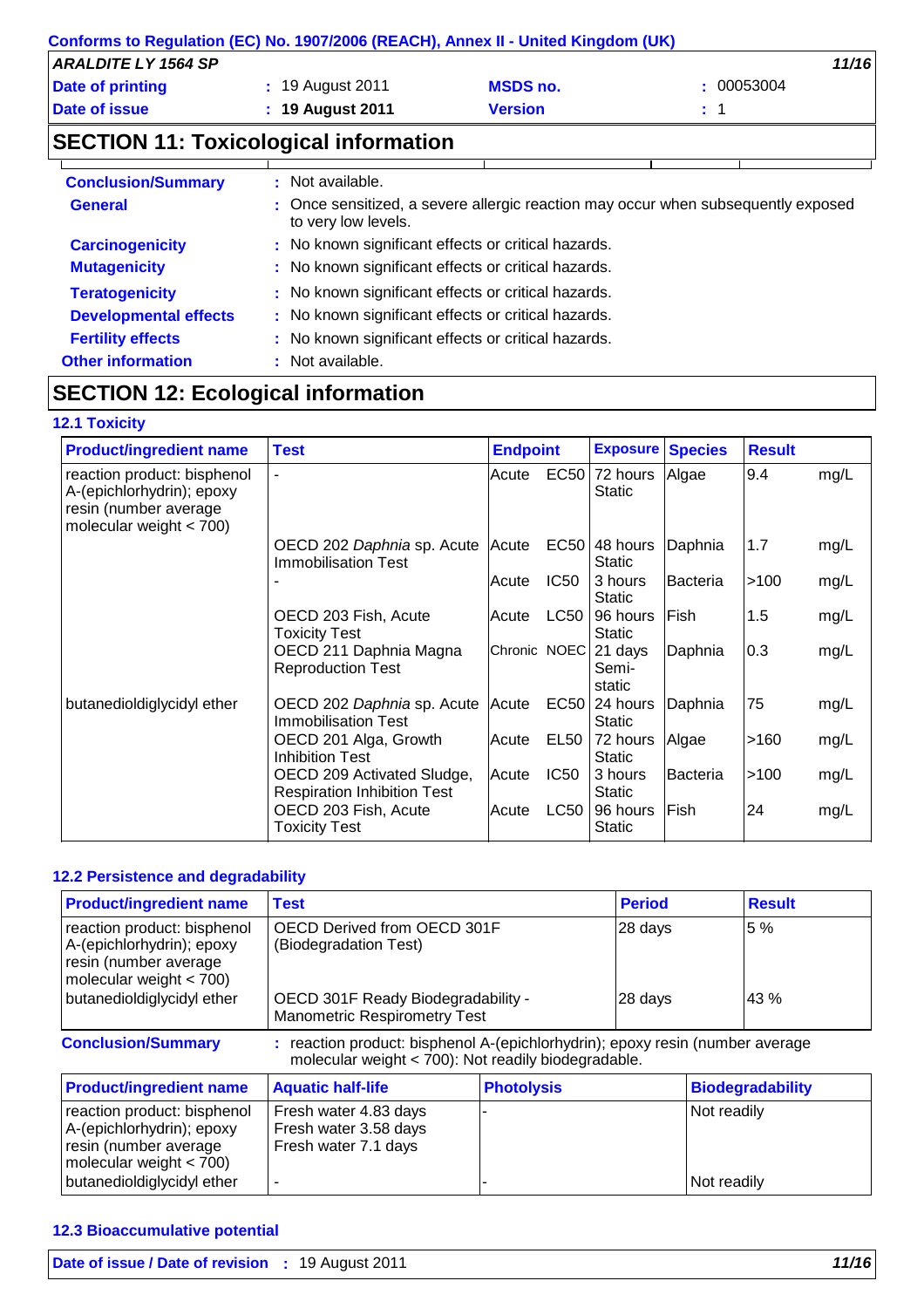|                                                                                                                                              | Conforms to Regulation (EC) No. 1907/2006 (REACH), Annex II - United Kingdom (UK) |                 |                  |  |
|----------------------------------------------------------------------------------------------------------------------------------------------|-----------------------------------------------------------------------------------|-----------------|------------------|--|
| <b>ARALDITE LY 1564 SP</b>                                                                                                                   |                                                                                   |                 | 12/16            |  |
| Date of printing                                                                                                                             | : 19 August 2011                                                                  | <b>MSDS no.</b> | : 00053004       |  |
| Date of issue<br>: 19 August 2011<br><b>Version</b>                                                                                          |                                                                                   |                 | : 1              |  |
|                                                                                                                                              | <b>SECTION 12: Ecological information</b>                                         |                 |                  |  |
| <b>Product/ingredient name</b>                                                                                                               | $LogP_{ow}$                                                                       | <b>BCF</b>      | <b>Potential</b> |  |
| reaction product: bisphenol<br>A-(epichlorhydrin); epoxy<br>resin (number average<br>molecular weight $<$ 700)<br>butanedioldiglycidyl ether | 3.242<br>$-0.269$                                                                 | 31              | low<br>low       |  |
|                                                                                                                                              |                                                                                   |                 |                  |  |

#### **12.4 Mobility in soil**

| <b>Soil/water partition</b> | : Not available. |
|-----------------------------|------------------|
| <b>coefficient (Koc)</b>    |                  |
| <b>Mobility</b>             | : Not available. |

#### **12.5 Results of PBT and vPvB assessment**

Not applicable.

#### **12.7 Other ecological information**

## **SECTION 13: Disposal considerations**

The information in this section contains generic advice and guidance. The list of Identified Uses in Section 1 should be consulted for any available use-specific information provided in the Exposure Scenario(s).

#### **13.1 Waste treatment methods**

| <b>Product</b>             |                                                                                                                                                                                                                                                                                                                                                                                                                                                                                                                                                                                                                                                                                                                                                                                                                                                                                                                                                                                                                                       |
|----------------------------|---------------------------------------------------------------------------------------------------------------------------------------------------------------------------------------------------------------------------------------------------------------------------------------------------------------------------------------------------------------------------------------------------------------------------------------------------------------------------------------------------------------------------------------------------------------------------------------------------------------------------------------------------------------------------------------------------------------------------------------------------------------------------------------------------------------------------------------------------------------------------------------------------------------------------------------------------------------------------------------------------------------------------------------|
| <b>Methods of disposal</b> | : The generation of waste should be avoided or minimised wherever possible.<br>Significant quantities of waste product residues should not be disposed of via the<br>foul sewer but processed in a suitable effluent treatment plant. Dispose of surplus<br>and non-recyclable products via a licensed waste disposal contractor. Disposal of<br>this product, solutions and any by-products should at all times comply with the<br>requirements of environmental protection and waste disposal legislation and any<br>regional local authority requirements. Waste packaging should be recycled.<br>Incineration or landfill should only be considered when recycling is not feasible. This<br>material and its container must be disposed of in a safe way. Care should be taken<br>when handling emptied containers that have not been cleaned or rinsed out. Empty<br>containers or liners may retain some product residues. Avoid dispersal of spilt<br>material and runoff and contact with soil, waterways, drains and sewers. |

**Hazardous waste :** Yes.

**European waste catalogue (EWC)**

| <b>Waste code</b>          | <b>Waste designation</b>                                                                                                                                                                                                                                                                                                                     |
|----------------------------|----------------------------------------------------------------------------------------------------------------------------------------------------------------------------------------------------------------------------------------------------------------------------------------------------------------------------------------------|
| 07 02 08*                  | other still bottoms and reaction residues                                                                                                                                                                                                                                                                                                    |
| <b>Packaging</b>           |                                                                                                                                                                                                                                                                                                                                              |
| <b>Methods of disposal</b> | : The generation of waste should be avoided or minimised wherever possible. Waste<br>packaging should be recycled. Incineration or landfill should only be considered<br>when recycling is not feasible.                                                                                                                                     |
| <b>Special precautions</b> | : This material and its container must be disposed of in a safe way. Care should be<br>taken when handling emptied containers that have not been cleaned or rinsed out.<br>Empty containers or liners may retain some product residues. Avoid dispersal of<br>spilt material and runoff and contact with soil, waterways, drains and sewers. |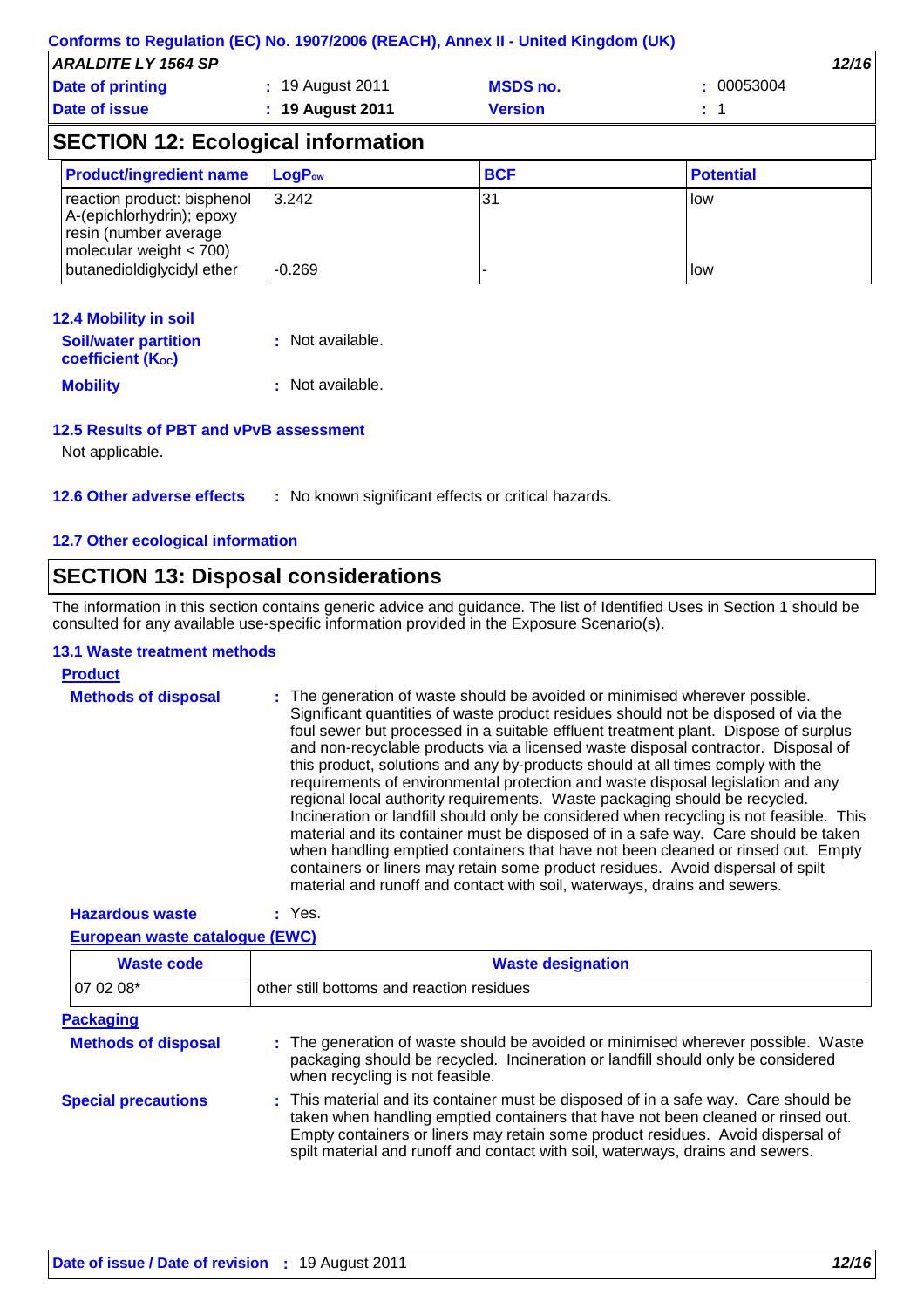| Conforms to Regulation (EC) No. 1907/2006 (REACH), Annex II - United Kingdom (UK) |                    |                 |            |  |
|-----------------------------------------------------------------------------------|--------------------|-----------------|------------|--|
| <b>ARALDITE LY 1564 SP</b>                                                        |                    |                 | 13/16      |  |
| Date of printing                                                                  | : 19 August 2011   | <b>MSDS no.</b> | : 00053004 |  |
| <b>Date of issue</b>                                                              | $: 19$ August 2011 | <b>Version</b>  |            |  |

## **SECTION 14: Transport information**

|                       | 14.1 UN number               | 14.2 UN proper shipping name                                                                                                                                                                                                                                                                                         |
|-----------------------|------------------------------|----------------------------------------------------------------------------------------------------------------------------------------------------------------------------------------------------------------------------------------------------------------------------------------------------------------------|
| <b>ADR/RID UN3082</b> |                              | Environmentally hazardous substance, liquid, n.o.s. BISPHENOL A EPOXY<br>RESIN (reaction product: bisphenol A-(epichlorhydrin); epoxy resin (number<br>average molecular weight $<$ 700))                                                                                                                            |
|                       | <b>ADN/ADNRnot available</b> | not available                                                                                                                                                                                                                                                                                                        |
| <b>IMDG</b>           | UN3082                       | Environmentally hazardous substance, liquid, n.o.s. (BISPHENOL A EPOXY<br>RESIN) (reaction product: bisphenol A-(epichlorhydrin); epoxy resin (number<br>average molecular weight < 700)). Marine pollutant (reaction product: bisphenol<br>A-(epichlorhydrin); epoxy resin (number average molecular weight < 700)) |
| <b>IATA</b>           | UN3082                       | Environmentally hazardous substance, liquid, n.o.s. (BISPHENOL A EPOXY<br>RESIN) (reaction product: bisphenol A-(epichlorhydrin); epoxy resin (number<br>average molecular weight $<$ 700))                                                                                                                          |

|                                                | <b>ADR/RID</b>                                                                                               | <b>ADN/ADNR</b> | <b>IMDG</b>                                       | <b>IATA</b>                                                                                                                                                                                                                       |
|------------------------------------------------|--------------------------------------------------------------------------------------------------------------|-----------------|---------------------------------------------------|-----------------------------------------------------------------------------------------------------------------------------------------------------------------------------------------------------------------------------------|
| <b>14.3 Transport</b><br>hazard class(es)      | $9\,$                                                                                                        | not available   | 9                                                 | 9                                                                                                                                                                                                                                 |
| 14.4 Packing<br>group                          | III                                                                                                          |                 | III                                               | III                                                                                                                                                                                                                               |
| 14.5<br><b>Environmental</b><br>hazards        | Yes.                                                                                                         |                 | Yes.                                              | Yes.                                                                                                                                                                                                                              |
| <b>14.6 Special</b><br>precautions for<br>user | Not available.                                                                                               |                 | Not available.                                    | Not available.                                                                                                                                                                                                                    |
| <b>Additional</b><br><b>information</b>        | <b>Hazard identification</b><br>number<br>90<br><b>Special provisions</b><br>274 335 601<br>Tunnel code<br>E |                 | <b>Emergency</b><br>schedules (EmS)<br>$F-A, S-F$ | Passenger and<br><b>Cargo Aircraft</b><br>Quantity limitation:<br>450L<br>Packaging<br>instructions: 964<br><b>Cargo Aircraft Only</b><br>Quantity limitation:<br>450L<br>Packaging<br>instructions: 964<br><b>Remarks</b><br>Yes |

**14.7 Transport in bulk according to Annex II of MARPOL 73/78 and the IBC Code :** Not applicable.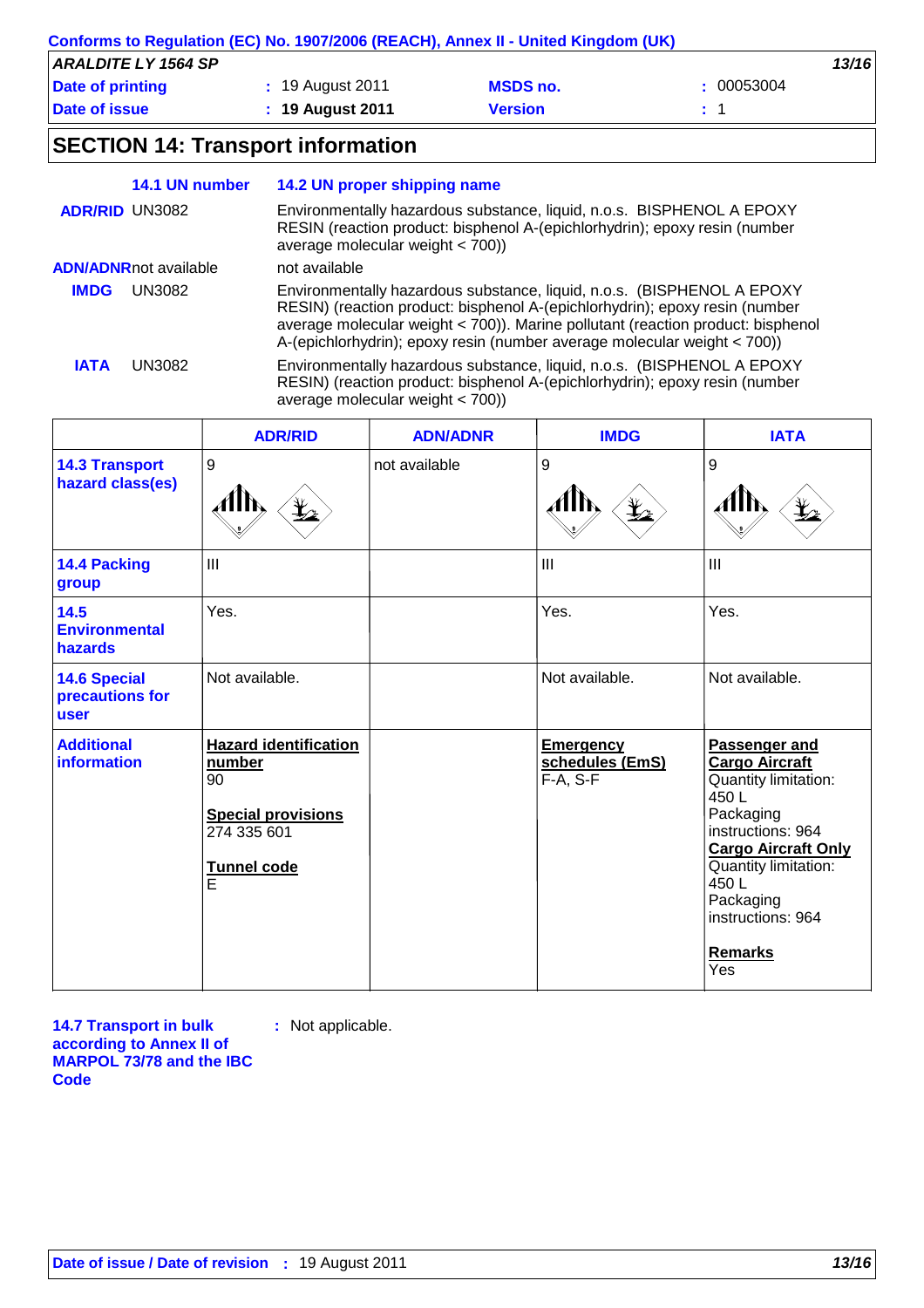| Conforms to Regulation (EC) No. 1907/2006 (REACH), Annex II - United Kingdom (UK)<br><b>ARALDITE LY 1564 SP</b> |                                          |                                                                              | 14/16                                                                               |
|-----------------------------------------------------------------------------------------------------------------|------------------------------------------|------------------------------------------------------------------------------|-------------------------------------------------------------------------------------|
| <b>Date of printing</b>                                                                                         | : 19 August 2011                         | <b>MSDS no.</b>                                                              | : 00053004                                                                          |
| <b>Date of issue</b>                                                                                            | <b>19 August 2011</b>                    | <b>Version</b>                                                               | : 1                                                                                 |
| <b>SECTION 15: Regulatory information</b>                                                                       |                                          |                                                                              |                                                                                     |
| 15.1 Safety, health and environmental regulations/legislation specific for the substance or mixture             |                                          |                                                                              |                                                                                     |
| EU Regulation (EC) No. 1907/2006 (REACH)                                                                        |                                          |                                                                              |                                                                                     |
| Annex XIV - List of substances subject to authorisation                                                         |                                          |                                                                              |                                                                                     |
| <b>Substances of very high concern</b>                                                                          |                                          |                                                                              |                                                                                     |
| None of the components are listed.                                                                              |                                          |                                                                              |                                                                                     |
| <b>Annex XVII - Restrictions</b>                                                                                | : Not applicable.                        |                                                                              |                                                                                     |
| on the manufacture,<br>placing on the market and                                                                |                                          |                                                                              |                                                                                     |
| use of certain dangerous                                                                                        |                                          |                                                                              |                                                                                     |
| substances, mixtures and                                                                                        |                                          |                                                                              |                                                                                     |
| <b>articles</b>                                                                                                 |                                          |                                                                              |                                                                                     |
| <b>Other EU regulations</b>                                                                                     |                                          |                                                                              |                                                                                     |
| <b>Europe inventory</b>                                                                                         | : All components are listed or exempted. |                                                                              |                                                                                     |
| <b>Black List Chemicals</b>                                                                                     | : Not listed                             |                                                                              |                                                                                     |
| <b>Priority List Chemicals</b>                                                                                  | : Not listed                             |                                                                              |                                                                                     |
| <b>Integrated pollution</b>                                                                                     | : Not listed                             |                                                                              |                                                                                     |
| prevention and control                                                                                          |                                          |                                                                              |                                                                                     |
| list (IPPC) - Air                                                                                               |                                          |                                                                              |                                                                                     |
| <b>Integrated pollution</b><br>prevention and control                                                           | : Not listed                             |                                                                              |                                                                                     |
| list (IPPC) - Water                                                                                             |                                          |                                                                              |                                                                                     |
| <b>National regulations</b>                                                                                     |                                          |                                                                              |                                                                                     |
| <b>References</b>                                                                                               |                                          |                                                                              | : The provision of Safety Data Sheets comes under Regulation 6 of CHIP (CHIP is the |
|                                                                                                                 |                                          |                                                                              | recognised abbreviation for the Chemicals Hazard Information and Packaging          |
|                                                                                                                 |                                          | Regulations). This is an addition to the Health and Safety at Work Act 1974. |                                                                                     |
| <b>International regulations</b>                                                                                |                                          |                                                                              |                                                                                     |
| <b>Chemical Weapons</b><br><b>Convention List Schedule I</b>                                                    | : Not listed                             |                                                                              |                                                                                     |
| <b>Chemicals</b>                                                                                                |                                          |                                                                              |                                                                                     |
| <b>Chemical Weapons</b>                                                                                         | : Not listed                             |                                                                              |                                                                                     |
| <b>Convention List Schedule II</b>                                                                              |                                          |                                                                              |                                                                                     |
| <b>Chemicals</b>                                                                                                |                                          |                                                                              |                                                                                     |
| <b>Chemical Weapons</b>                                                                                         | : Not listed                             |                                                                              |                                                                                     |
| <b>Convention List Schedule III</b>                                                                             |                                          |                                                                              |                                                                                     |
| <b>Chemicals</b>                                                                                                |                                          |                                                                              |                                                                                     |
|                                                                                                                 |                                          |                                                                              |                                                                                     |
| <b>15.2 Chemical Safety</b>                                                                                     |                                          |                                                                              | : This product contains substances for which Chemical Safety Assessments are still  |

**Assessment**

This product contains substances for which Chemical Safety Assessments are still required.

## **SECTION 16: Other information**

 $\nabla$  Indicates information that has changed from previously issued version.

| <b>Abbreviations and</b><br>acronyms | $:$ ATE = Acute Toxicity Estimate<br>CLP = Classification, Labelling and Packaging Regulation [Regulation (EC) No. |
|--------------------------------------|--------------------------------------------------------------------------------------------------------------------|
|                                      | 1272/2008]                                                                                                         |
|                                      | DNEL = Derived No Effect Level                                                                                     |
|                                      | EUH statement = CLP-specific Hazard statement                                                                      |
|                                      | PNEC = Predicted No Effect Concentration                                                                           |
|                                      | $RRN = REACH$ Registration Number                                                                                  |

**Classification according to Regulation (EC) No. 1272/2008 [CLP/GHS]**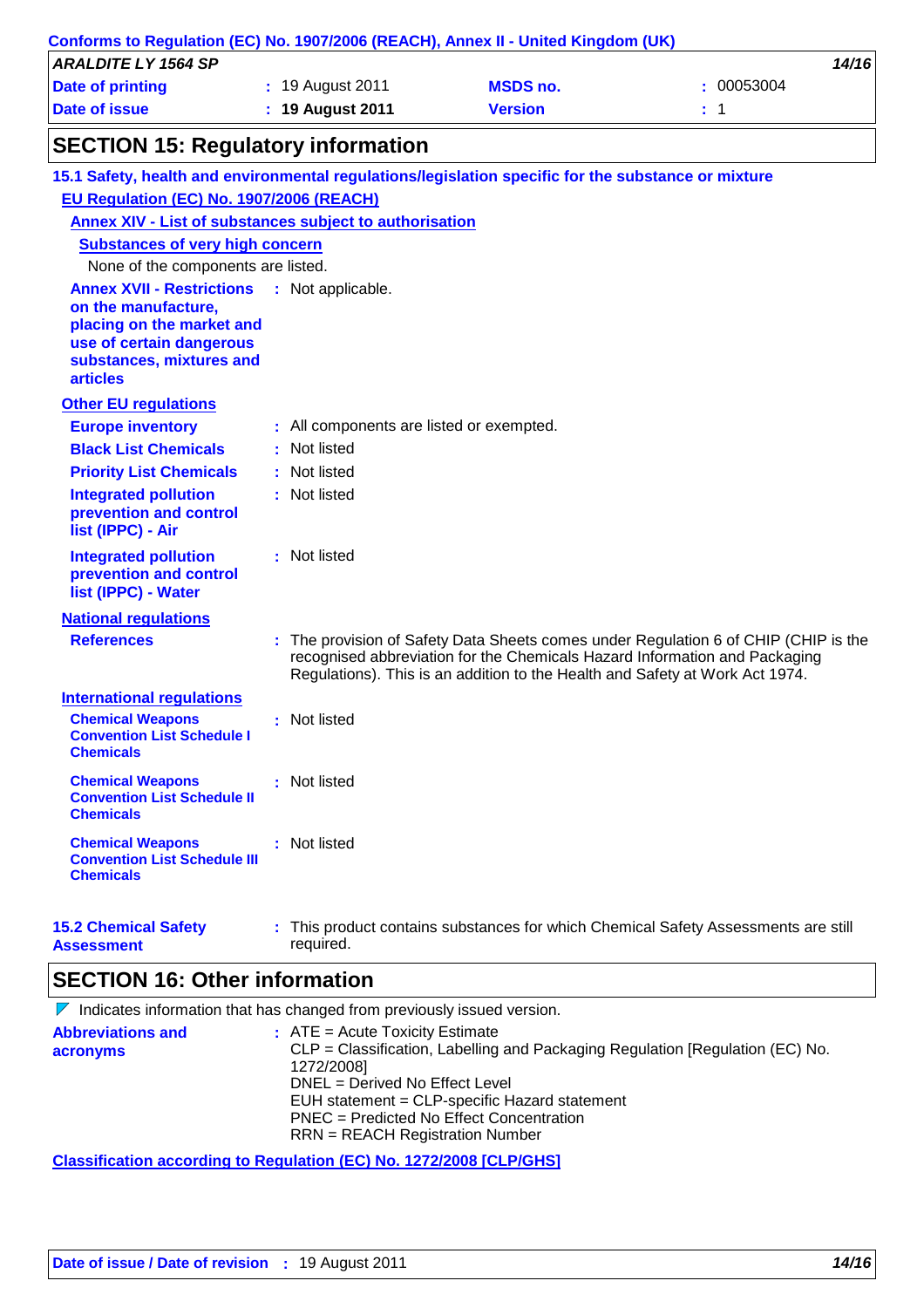| <b>ARALDITE LY 1564 SP</b>                                                                       |                                           |                                                                           | 15/16                                                                            |
|--------------------------------------------------------------------------------------------------|-------------------------------------------|---------------------------------------------------------------------------|----------------------------------------------------------------------------------|
| <b>Date of printing</b>                                                                          | : 19 August 2011                          | <b>MSDS no.</b>                                                           | 00053004                                                                         |
| <b>Date of issue</b>                                                                             | : 19 August 2011                          | <b>Version</b>                                                            | $\div$ 1                                                                         |
| <b>SECTION 16: Other information</b>                                                             |                                           |                                                                           |                                                                                  |
| <b>Skin Irrit. 2, H315</b>                                                                       |                                           |                                                                           |                                                                                  |
| Eye Irrit. 2, H319                                                                               |                                           |                                                                           |                                                                                  |
| Skin Sens. 1, H317                                                                               |                                           |                                                                           |                                                                                  |
| Aquatic Chronic 2, H411                                                                          |                                           |                                                                           |                                                                                  |
| Procedure used to derive the classification according to Regulation (EC) No. 1272/2008 [CLP/GHS] |                                           |                                                                           |                                                                                  |
|                                                                                                  | <b>Classification</b>                     |                                                                           | <b>Justification</b>                                                             |
| Skin Irrit. 2, H315                                                                              |                                           | <b>Calculation method</b>                                                 |                                                                                  |
| Eye Irrit. 2, H319<br>Skin Sens. 1, H317                                                         |                                           | Calculation method<br>On basis of test data                               |                                                                                  |
| Aquatic Chronic 2, H411                                                                          |                                           | Calculation method                                                        |                                                                                  |
|                                                                                                  |                                           |                                                                           |                                                                                  |
| <b>Full text of abbreviated H</b>                                                                | : H312                                    | Harmful in contact with skin.                                             |                                                                                  |
| <b>statements</b>                                                                                | H315<br>Causes skin irritation.           |                                                                           |                                                                                  |
|                                                                                                  | H317<br>H319                              | May cause an allergic skin reaction.<br>Causes serious eye irritation.    |                                                                                  |
|                                                                                                  | H332<br>Harmful if inhaled.               |                                                                           |                                                                                  |
|                                                                                                  | H411                                      | Toxic to aquatic life with long lasting effects.                          |                                                                                  |
| <b>Full text of classifications</b>                                                              | : Acute Tox. 4, H312                      | <b>ACUTE TOXICITY: SKIN - Category 4</b>                                  |                                                                                  |
| [CLP/GHS]                                                                                        | Acute Tox. 4, H332                        | <b>ACUTE TOXICITY: INHALATION - Category 4</b>                            |                                                                                  |
|                                                                                                  |                                           | Aquatic Chronic 2, H411 AQUATIC TOXICITY (CHRONIC) - Category 2           |                                                                                  |
|                                                                                                  | Eye Irrit. 2, H319                        |                                                                           | SERIOUS EYE DAMAGE/ EYE IRRITATION - Category 2                                  |
|                                                                                                  | Skin Irrit. 2, H315<br>Skin Sens. 1, H317 | SKIN CORROSION/IRRITATION - Category 2<br>SKIN SENSITIZATION - Category 1 |                                                                                  |
| <b>Full text of abbreviated R</b>                                                                |                                           | : R20/21- Harmful by inhalation and in contact with skin.                 |                                                                                  |
| phrases                                                                                          | R36/38- Irritating to eyes and skin.      |                                                                           |                                                                                  |
|                                                                                                  |                                           | R43- May cause sensitisation by skin contact.                             |                                                                                  |
|                                                                                                  |                                           |                                                                           | R51/53- Toxic to aquatic organisms, may cause long-term adverse effects in the   |
|                                                                                                  | aquatic environment.                      |                                                                           |                                                                                  |
|                                                                                                  | aquatic environment.                      |                                                                           | R52/53- Harmful to aquatic organisms, may cause long-term adverse effects in the |
| <b>Full text of classifications</b>                                                              | : Xn - Harmful                            |                                                                           |                                                                                  |
| [DSD/DPD]                                                                                        | Xi - Irritant                             |                                                                           |                                                                                  |
|                                                                                                  | N - Dangerous for the environment         |                                                                           |                                                                                  |
| <b>MSDS no.</b>                                                                                  | : 00053004                                |                                                                           |                                                                                  |
| <b>Date of printing</b>                                                                          | 19 August 2011                            |                                                                           |                                                                                  |
| Date of issue/Date of<br>revision                                                                | : 19 August 2011                          |                                                                           |                                                                                  |
| Date of previous issue                                                                           | : No previous validation.                 |                                                                           |                                                                                  |
| <b>Version</b>                                                                                   | : 1                                       |                                                                           |                                                                                  |
|                                                                                                  |                                           |                                                                           |                                                                                  |

#### **Notice to reader**

*While the information and recommendations in this publication are to the best of our knowledge, information and belief accurate at the date of publication, NOTHING HEREIN IS TO BE CONSTRUED AS A WARRANTY, EXPRESS OR OTHERWISE.*

*IN ALL CASES, IT IS THE RESPONSIBILITY OF THE USER TO DETERMINE THE APPLICABILITY OF SUCH INFORMATION AND RECOMMENDATIONS AND THE SUITABILITY OF ANY PRODUCT FOR ITS OWN PARTICULAR PURPOSE.*

*THE PRODUCT MAY PRESENT HAZARDS AND SHOULD BE USED WITH CAUTION. WHILE CERTAIN HAZARDS ARE DESCRIBED IN THIS PUBLICATION, NO GUARANTEE IS MADE THAT THESE ARE THE ONLY HAZARDS THAT EXIST.*

*Hazards, toxicity and behaviour of the products may differ when used with other materials and are dependent upon the manufacturing circumstances or other processes. Such hazards, toxicity and behaviour should be determined by the user and made known to handlers, processors and end users.*